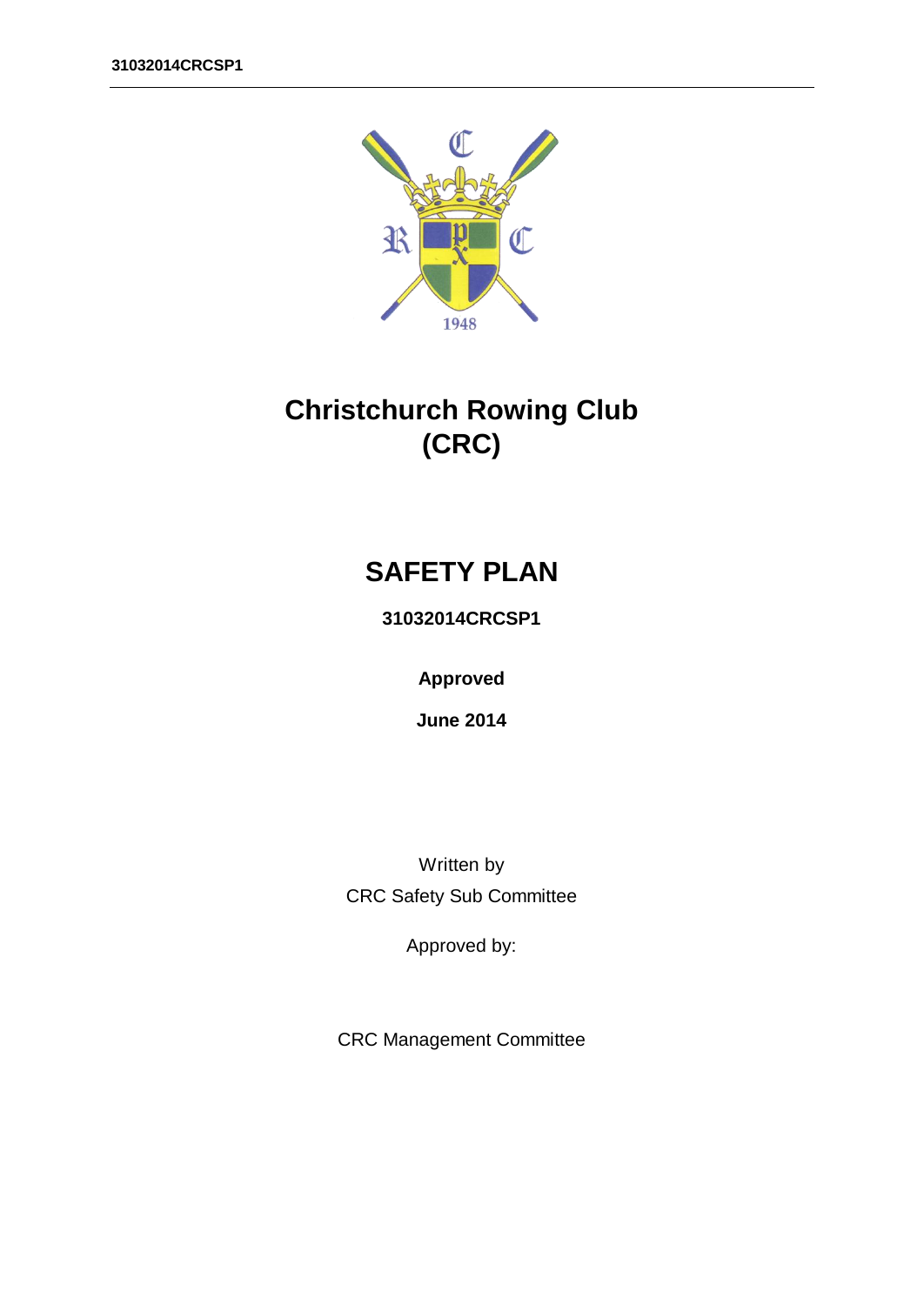# <span id="page-1-0"></span>**Document History Sheet**

| <b>Issue</b><br>No. | <b>Amended Pages</b> | <b>Approved By<br/>(Signature/Position)</b> | Management<br><b>Committee</b><br><b>Review Date</b> |
|---------------------|----------------------|---------------------------------------------|------------------------------------------------------|
|                     |                      |                                             |                                                      |
|                     |                      |                                             |                                                      |
|                     |                      |                                             |                                                      |
|                     |                      |                                             |                                                      |
|                     |                      |                                             |                                                      |
|                     |                      |                                             |                                                      |
|                     |                      |                                             |                                                      |
|                     |                      |                                             |                                                      |
|                     |                      |                                             |                                                      |
|                     |                      |                                             |                                                      |
|                     |                      |                                             |                                                      |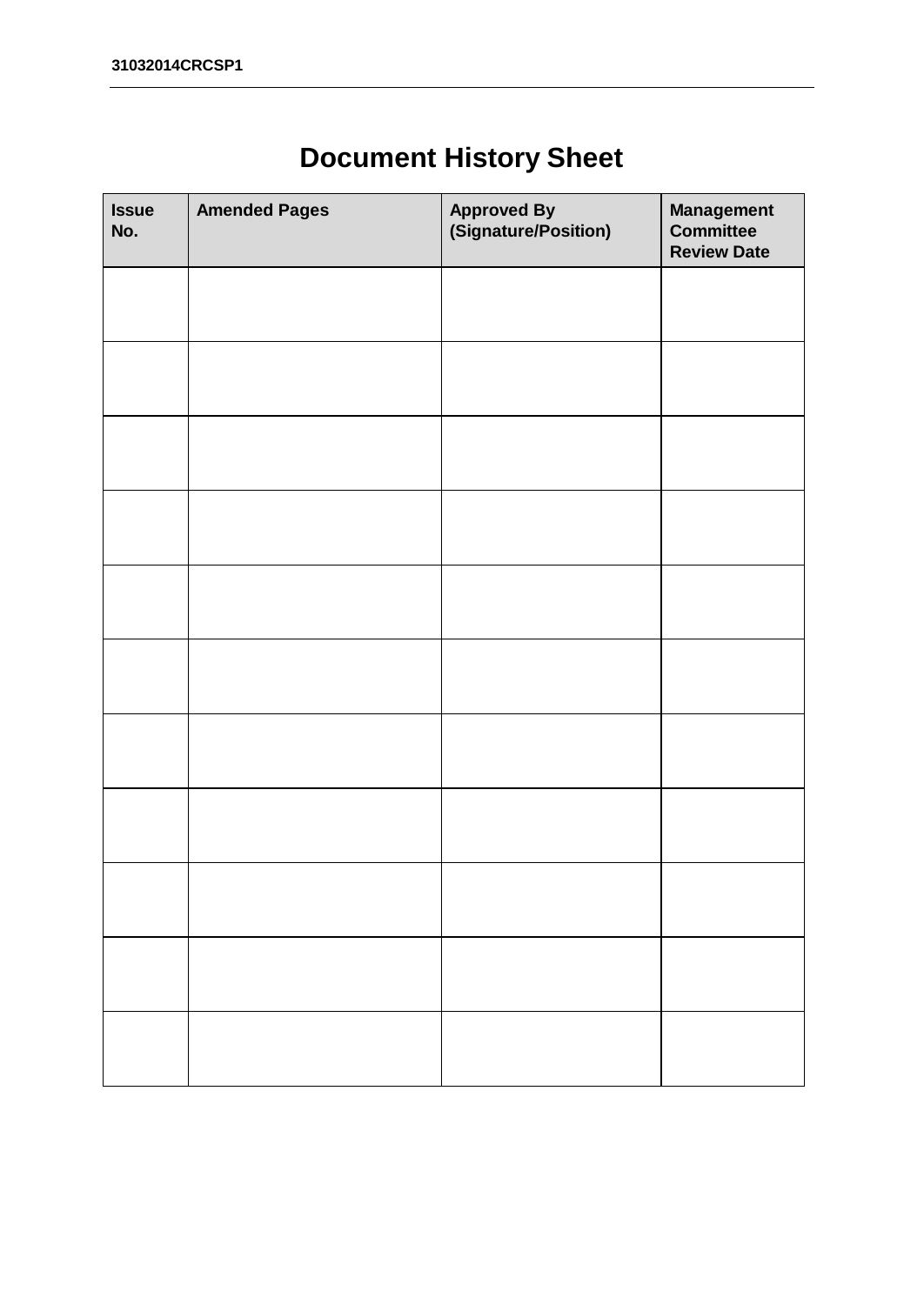### <span id="page-2-0"></span>**Contents**

| 1. |      |                                                                          |
|----|------|--------------------------------------------------------------------------|
|    | 1.3  |                                                                          |
| 2. |      |                                                                          |
|    | 2.1  |                                                                          |
|    |      |                                                                          |
| 3. |      |                                                                          |
|    | 3.1  |                                                                          |
|    |      |                                                                          |
|    |      |                                                                          |
|    | 3.2  |                                                                          |
|    | 3.3  |                                                                          |
|    | 3.4  |                                                                          |
|    | 3.5  |                                                                          |
|    | 3.6  |                                                                          |
|    | 3.7  |                                                                          |
|    | 3.8  |                                                                          |
|    |      |                                                                          |
|    |      |                                                                          |
|    |      |                                                                          |
|    |      |                                                                          |
|    | 3.9  |                                                                          |
|    | 3.10 |                                                                          |
|    | 3.11 |                                                                          |
|    | 3.12 |                                                                          |
|    | 3.13 | Swimming & Capsize/Swamping, Cold Water Immersion Medical Conditions  12 |
|    |      | 3.13.1                                                                   |
|    |      | 3.13.2                                                                   |
|    |      |                                                                          |
| 4. |      |                                                                          |
|    | 4.1  |                                                                          |
|    |      |                                                                          |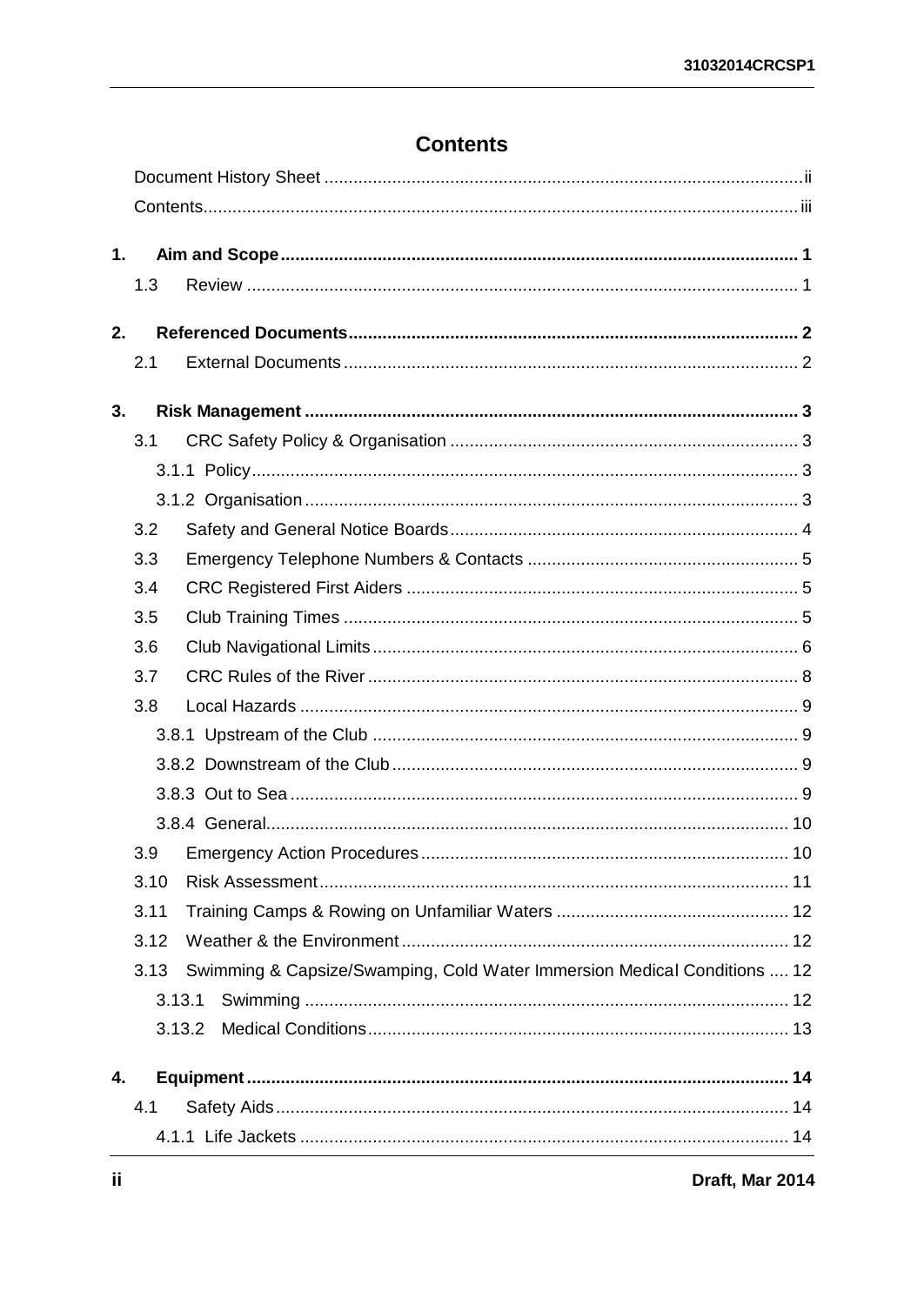|                  | 4.2 |  |
|------------------|-----|--|
|                  | 4.3 |  |
|                  |     |  |
|                  | 4.4 |  |
| 5.               |     |  |
|                  | 5.1 |  |
|                  | 5.2 |  |
|                  | 5.3 |  |
|                  | 5.4 |  |
|                  | 5.5 |  |
| 6.               |     |  |
|                  | 6.1 |  |
|                  | 6.2 |  |
| $\overline{7}$ . |     |  |
|                  | 7.1 |  |
|                  | 7.2 |  |
|                  |     |  |
| 8.               |     |  |

### **Tables**

### **Figures**

Figure 1 Ariel view of Christchurch Harbour downstream of the Rowing Club....................6 Figure 2 Ariel view of Christchurch Harbour upstream of the Rowing Club.........................6 Figure 3 Ariel view of Christchurch Harbour showing CRC sea training areas and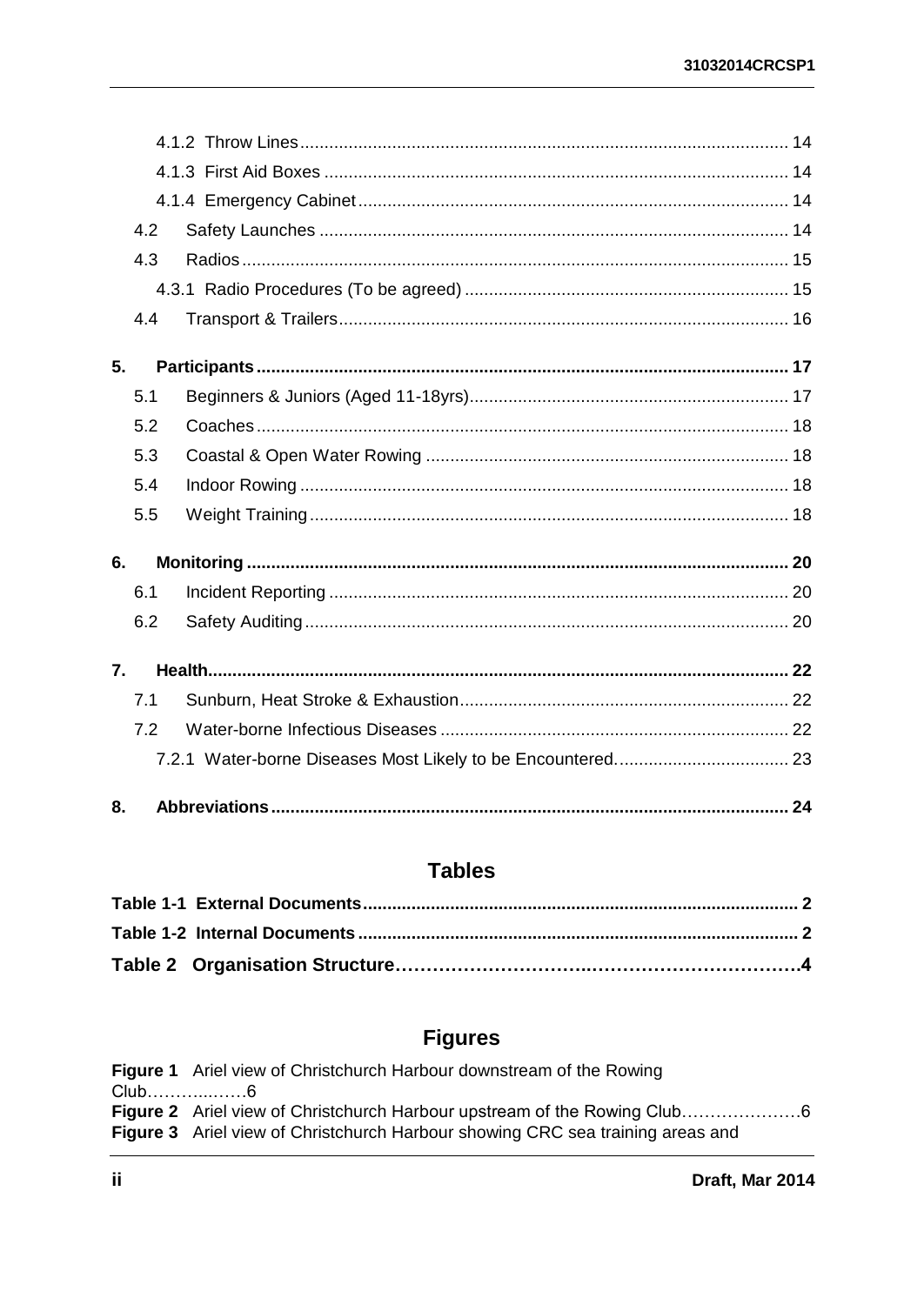underwater obstruction………………………………………………………………….7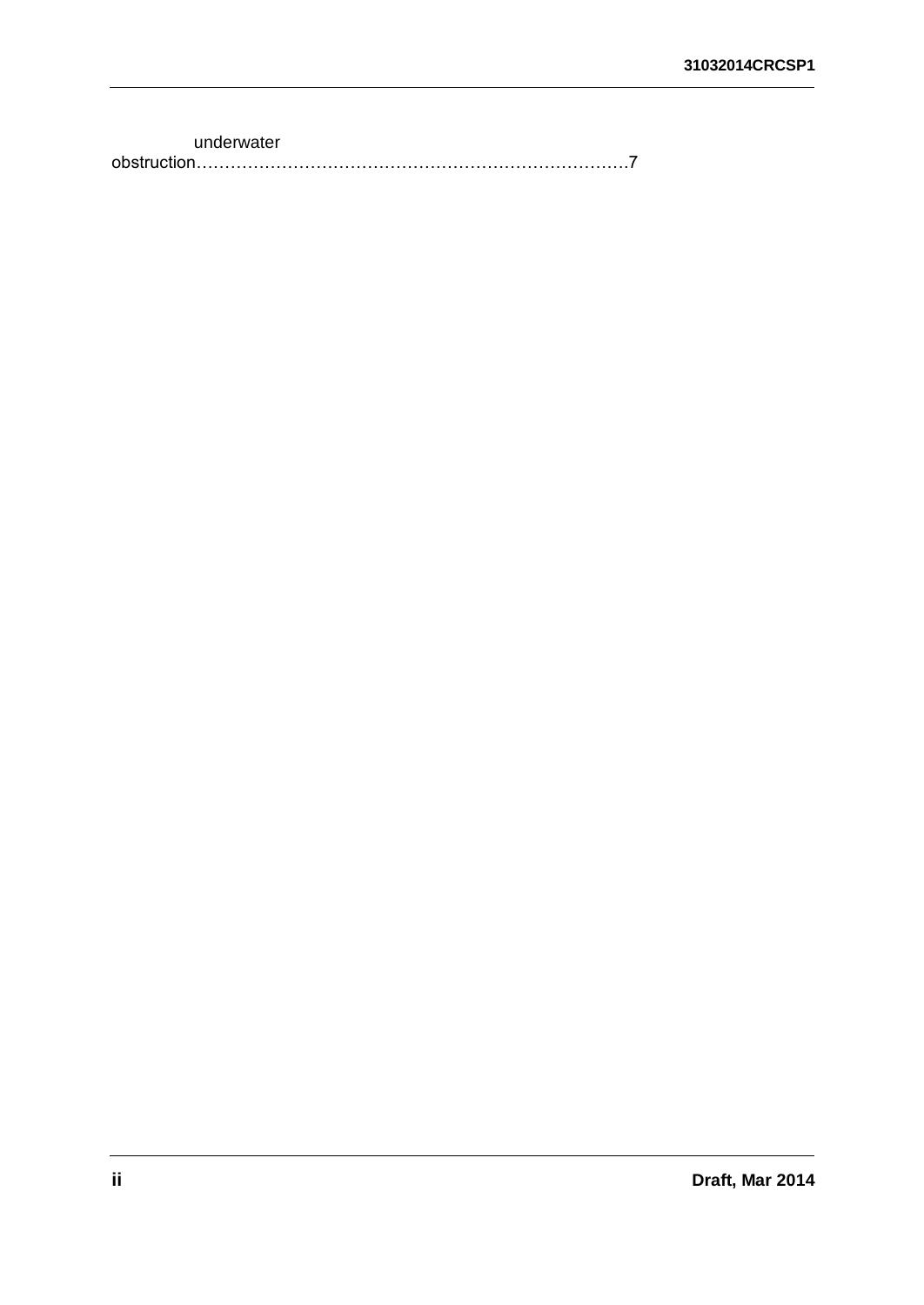## <span id="page-5-0"></span>**1. Aim and Scope**

This Safety Plan (SP) aims to provide advice and guidance to all Christchurch Rowing Club (CRC) members, including, coaches, coxswains, volunteers and parents. In order that they may fully understand the roles and responsibilities expected of them whilst undertaking activities on and off the water. It addresses the safety considerations and actions to be taken in order that members may undertake all club activities in a safe and secure environment. The SP provides the general safety criteria, organisation, responsibilities and procedures to be implemented in accordance with the latest statutory Safety information and British Rowing (BR) Row Safe guidance.

 Rowing, as with any water sport combined with our tidal location and other boat users, inherently carries some risks and hazards. The type of risk and hazards that we could encounter are almost endless and it is likely to be impossible to cover every scenario. This document aims to ensure that all participants can expect to be able to train and compete in what the Club Management and Coaches consider, an acceptable safe environment in accordance with the Club Bylaws and BR Row Safe guidelines and best practise.

### **1.1 Order of Precedence**

The order of precedence of Safety documentation and information is detailed below:

- CRC Club Rules and Bylaws
- Safety Plan & Emergency Action Plan (this document)
- CRC Risk Assessment
- British Rowing Row Safe documentation

In the event of any conflict in any document or any conflict between any of the documents, the CRC Water Safety Advisor (WSA), will give direction as to which part of the relevant document or which document will take precedence.

### **1.2 Tailoring**

The CRC WSA supported by a Safety Sub Committee (SSC) undertake a continuing review of all CRC safety procedures and report its findings to the CRC Management Committee against the BR Row Safe `Best Practice' guidance. As all rowing clubs are different this SP is tailored to what the SSC and Management Committee consider to be the appropriate response for CRC.

#### <span id="page-5-1"></span>**1.3 Review**

This document shall be formally reviewed by the CRC Management Committee on an annual basis after the annual BR Water Safety Audit has been submitted to address any issues or non-compliances. Following this review process the document shall be updated and reissued by 31<sup>st</sup> January each year. This document may also be reviewed or updated as part of the implementation of the CRC Safety Review and Improvement Plan. Additionally this document along with the CRC Risk Assessment may be reviewed or updated at any time as a result of a serious incident.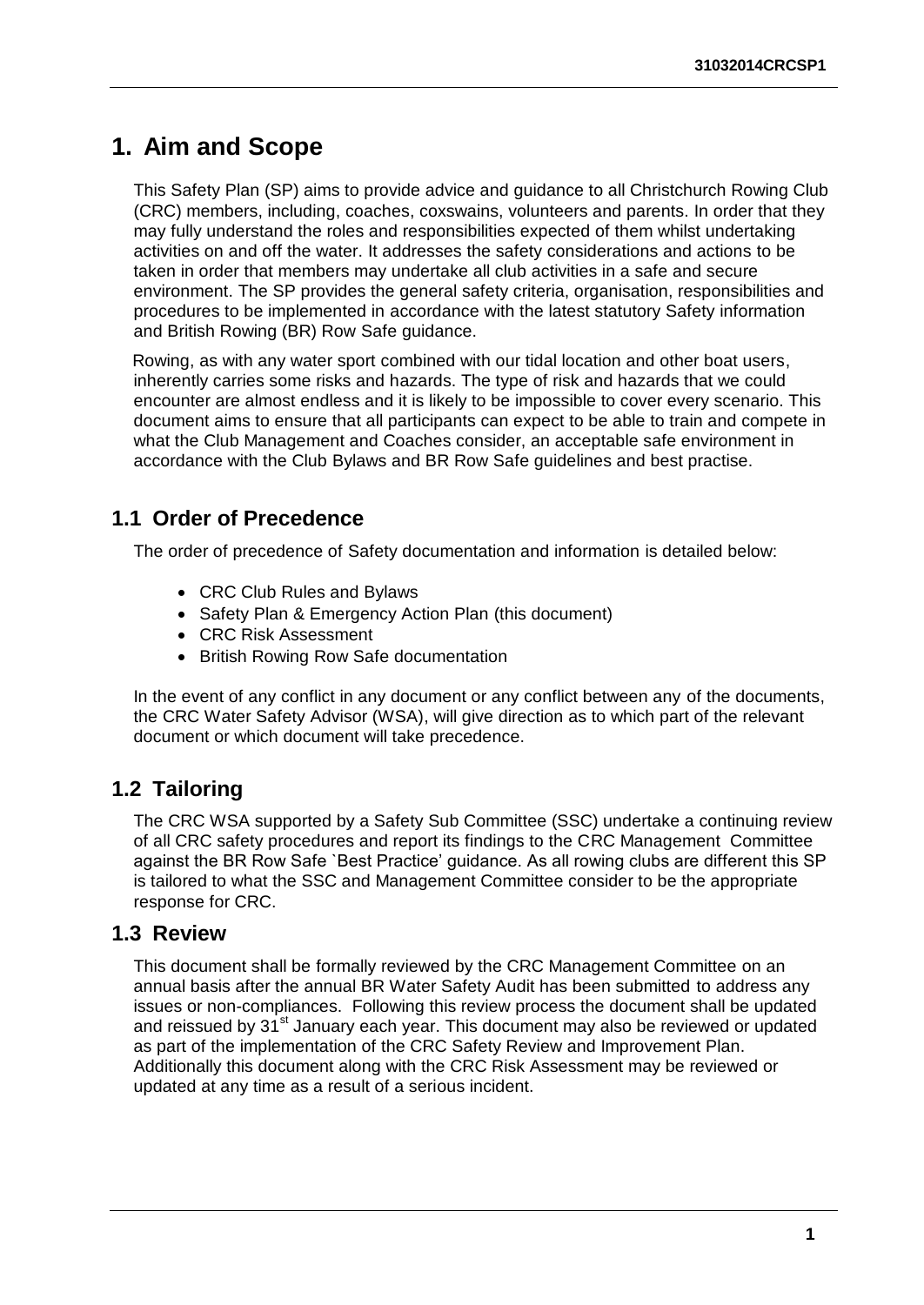# <span id="page-6-0"></span>**2. Referenced Documents**

The Safety Plan references or uses the documents provided at [Table 1-1](#page-6-2) and [Table 1-2](#page-6-3) as guidelines**.**

### <span id="page-6-1"></span>**2.1 External Documents**

<span id="page-6-2"></span>

| Document Ref.         | <b>Title</b>                              | <b>Revision</b> |
|-----------------------|-------------------------------------------|-----------------|
| <b>BR Row Safe</b>    | A Guide to Good Practice in Rowing        | 2008-V1         |
| <b>British Rowing</b> | Safeguarding & Protecting Children Policy | Feb 2013        |
|                       | Health and Safety at Work Act             | 1974            |
|                       |                                           |                 |
|                       |                                           |                 |
|                       |                                           |                 |

**Table 1-1 External Documents**

#### **Table 1-2 Internal Documents**

<span id="page-6-3"></span>

| <b>Document Ref.</b> | <b>Title</b>                         | <b>Revision</b> |
|----------------------|--------------------------------------|-----------------|
|                      | <b>CRC Club Rules and Bylaws</b>     | Latest          |
|                      | CRC Safety Review & Improvement Plan | 30 Dec 2014     |
|                      | CRC Risk Assessments $1 - 6$         |                 |
|                      | Coaches Induction Pack               |                 |
|                      | Learn to Row Induction Pack          |                 |
|                      | <b>Coxswain Induction Pack</b>       |                 |
|                      | <b>CRC Trailer Drivers Pack</b>      |                 |
|                      |                                      |                 |
|                      |                                      |                 |
|                      |                                      |                 |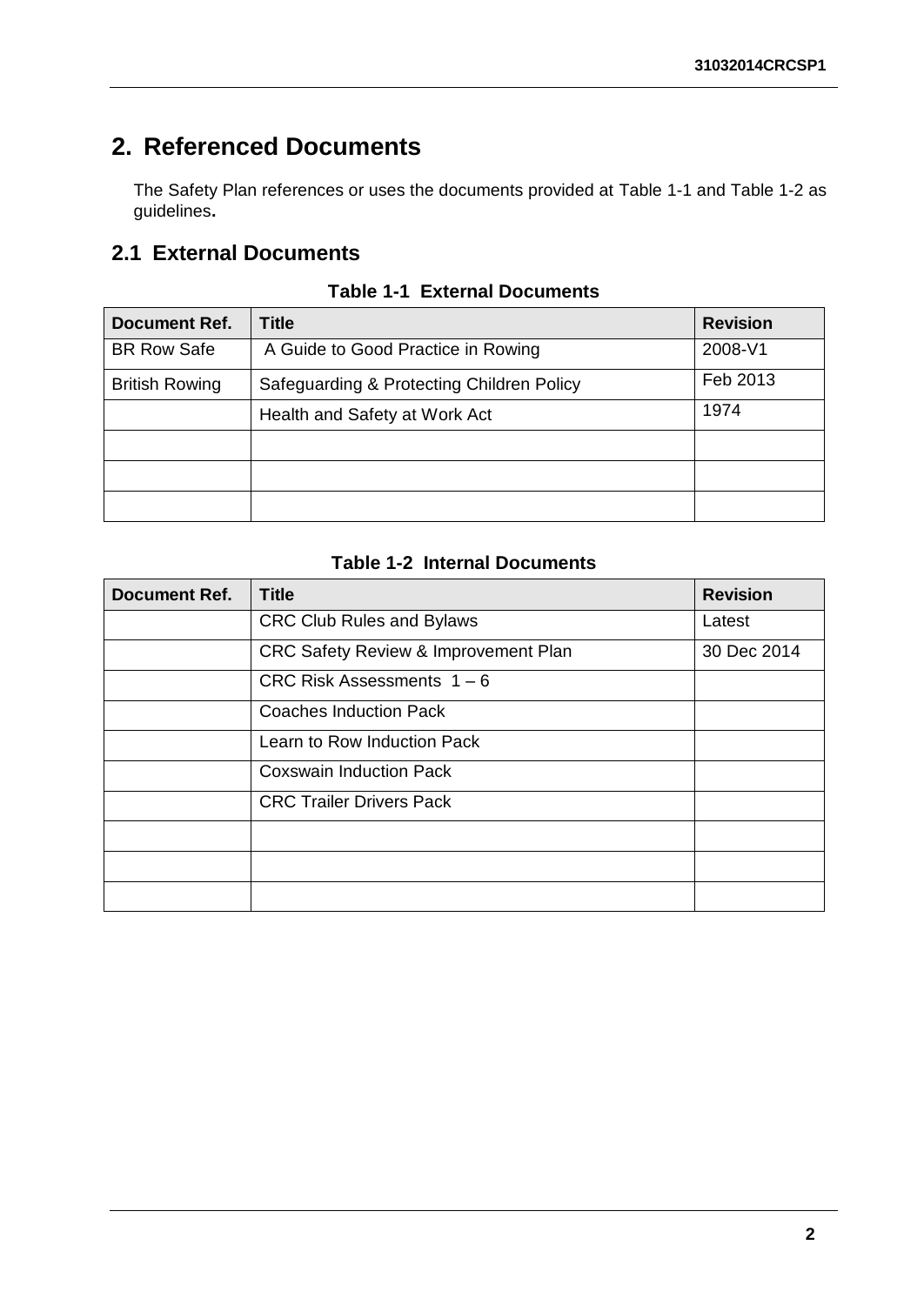### <span id="page-7-0"></span>**3. Risk Management**

### <span id="page-7-2"></span><span id="page-7-1"></span>**3.1 CRC Safety Policy & Organisation**

#### **3.1.1 Policy**

The promotion of Health & Safety at CRC ranks equally with competitive and , recreational or all categories (Masters, Seniors and Juniors), and is a normal management function. To this end CRC will take all reasonable measures to provide a safe and healthy environment not only for its members, but also for others that may be affected by its activities.

The CRC Captain has overall responsibility for the implementation and execution of CRC's Safety Policy and shall be supported by the WSA.

The WSA shall provide advice and guidance to the Club Captain and Chair a Safety Sub Committee (SSC) that shall review and recommend policy and practises in accordance with (at least) the minimum standard and best practises, where it is appropriate to do so as required and detailed in the British Rowing Row Safe guidance.

The WSA is responsible for the continued review and completion of the Annual Safety Audit as required by BR.

Each Captain, Coach and Co-ordinator is responsible for implementing and adhering to CRC Safety Procedures in addition to compliance with all related Legal requirements.

It is the responsibility of the Club Captain in conjunction with the WSA and the Rowing Committee to ensure that all safety equipment, literature and information for equipment, articles and substances shall be made available to those using them. They shall also ensure that all club land and water equipment is maintained and is fit and safe for its intended purpose.

It is the responsibility of all members at the club and at competitions to carry out their rowing and related activities in a safe manner and they have a duty to protect themselves and do nothing to endanger others.

#### <span id="page-7-3"></span>**3.1.2 Organisation**

The Club officers and various committee members are elected at the Annual General meeting each year in accordance with Club rules for the selection of its officers and shall stand for a minimum 1 year period. The WSA should be an experienced member of the club similar to that as defined in the club rules for Captain and possess adequate technical skills, qualifications and experience to perform the assigned tasks. The WSA shall also be able to call upon additional resources and other club committees or members as required.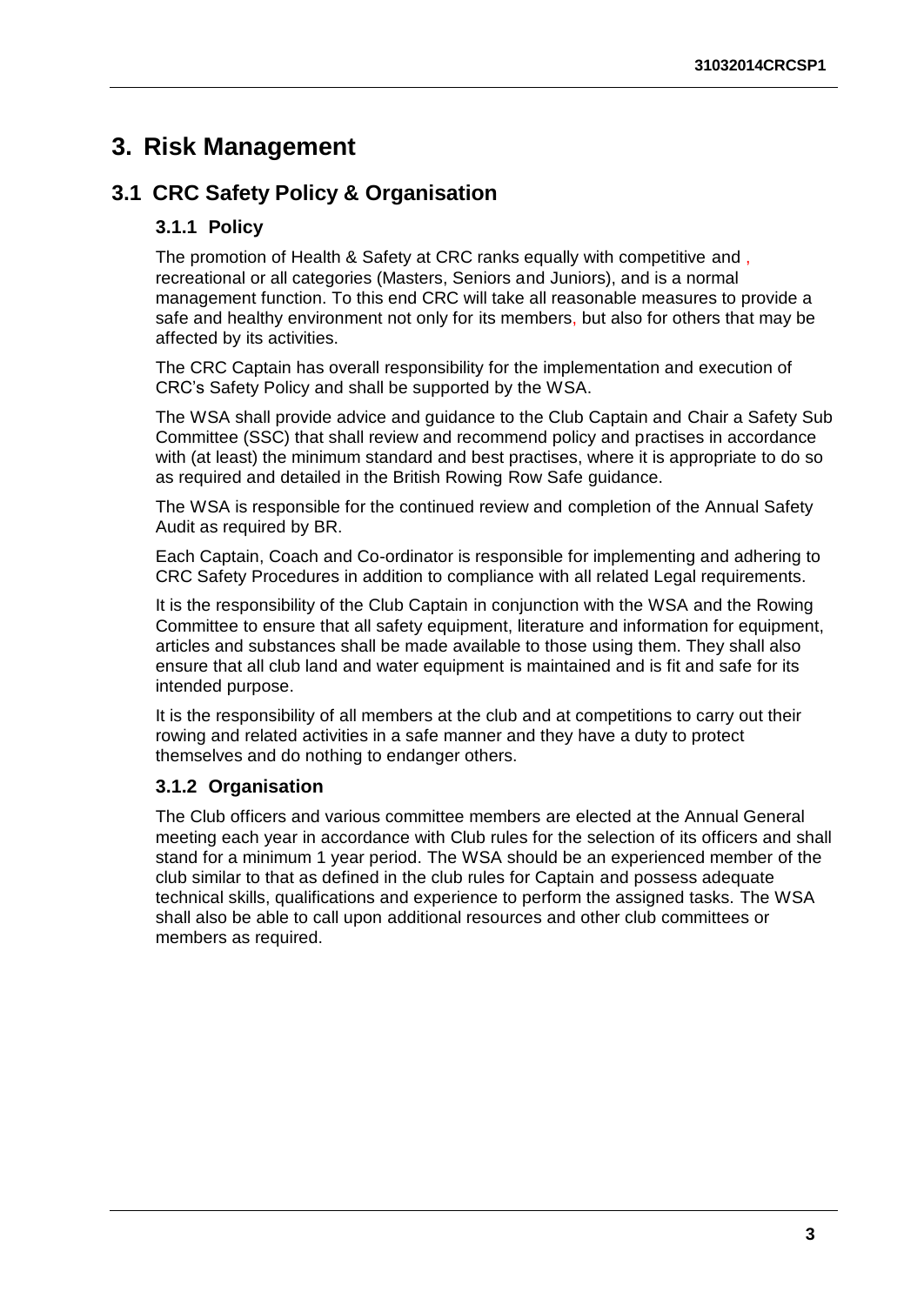

#### **Table 2 Organisation Structure**

#### <span id="page-8-0"></span>**3.2 Safety and General Notice Boards**

There are 2 main Safety and General Notice Boards in and around the Club. The General Notice Board is located in the Entrance Lobby which displays the general Club safety and fire notices and is controlled by the CRC Management Committee.

The rowers Safety Notice Board is located just inside the boathouse door nearest the car park which displays detailed safety information for on and off the water. This notice board is controlled by the WSA, the Club Captain and the Club Welfare Officer.

In addition to the Safety Notice Board there is a dry wipe 'Day Board' that is hung outside the Club on the wall between the old boathouse doors that displays current weather, wind, tide and hazard information. This board also doubles as an 'Embarkation Log' and shall be hung up when opening the boathouse and updated by any responsible member using updated information. At the end of the days water activities the board is taken down and stored inside the boathouse.

All members shall make themselves familiar with the location and contents of the Safety Notice Boards, regularly check for updates before each outting and may suggest topics for inclusion.

The following is a list of the information that can be found on the Safety Notice Board with more detailed explanations in the subsequent paragraphs;

- Emergency telephone numbers, contacts and first aiders
- A plan of the local water, River Stour and Christchurch Harbour highlighting hazards, navigational rules and emergency access points.
- Instructions to cover variation in normal procedures needed to manage risks or incidents.
- Visual aids on safe practice, lifesaving and resuscitation techniques.
- Instructions for reporting incident on-line.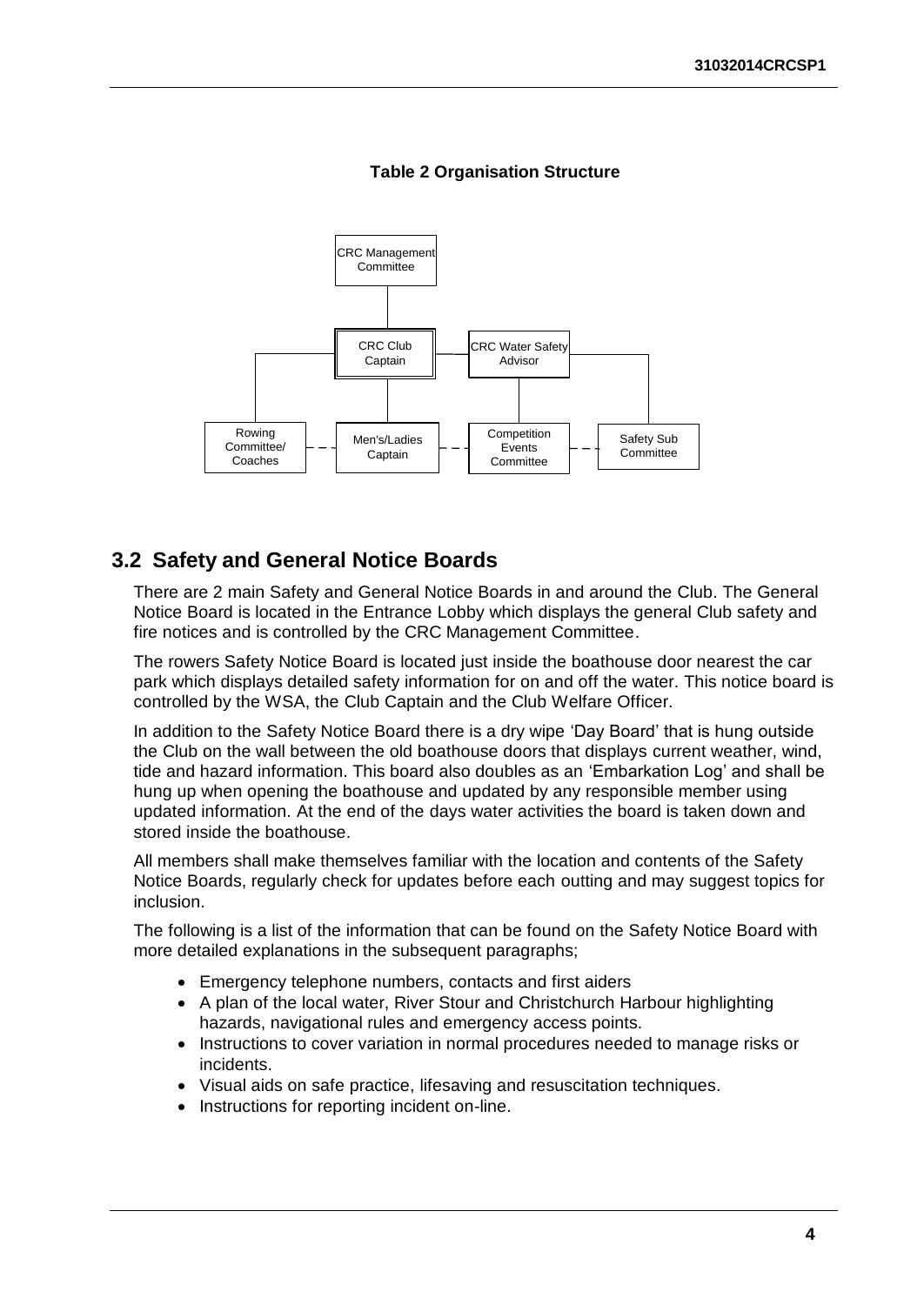#### <span id="page-9-0"></span>**3.3 Emergency Telephone Numbers & Contacts**

| <b>Christchurch Rowing Club;</b><br><b>Club Captain;</b>                                    | Wick Lane, Christchurch<br>Dorset BH23 1HU<br>01202 484964                      |
|---------------------------------------------------------------------------------------------|---------------------------------------------------------------------------------|
| <b>Mark Sims</b>                                                                            | 07503 106715<br>clubcaptain@christchurchrowingclub.co.uk                        |
| <b>Men's Captain:</b>                                                                       |                                                                                 |
| <b>Simon Clements</b>                                                                       | 07922 080141<br>menscaptain@christchurchrowingclub.co.uk                        |
| <b>Ladies Captain:</b>                                                                      |                                                                                 |
| <b>TBC</b>                                                                                  | ladiescaptain@christchurchrowingclub.co.uk                                      |
| <b>Club Water Safety Advisor:</b>                                                           |                                                                                 |
| Michael Green                                                                               | 07940 386272                                                                    |
|                                                                                             | safety@christchurchrowingclub.co.uk                                             |
| <b>Club Welfare Officer:</b>                                                                |                                                                                 |
| Jenny Gould                                                                                 | 07748828559                                                                     |
|                                                                                             | welfareofficer@christchurchrowingclub.co.uk                                     |
| <b>Emergency Services (including C/Guard)</b>                                               | 999 or 112 (local police - 101)                                                 |
| <b>Mudeford Lifeboat Station:</b>                                                           | Mudeford Quay, Chichester Way,<br>Christchurch, Dorset BH23 4AB<br>01425 276604 |
| Royal Bournemouth & Christchurch Hospital: Castle Lane East, Bournemouth<br>(Accident Dept) | BH7 7DW<br>01202 303626                                                         |

A copy of all emergency numbers is also displayed on the boathouse Safety Notice Board.

### <span id="page-9-1"></span>**3.4 CRC Registered First Aiders**

For an up to date list of members who are certified first aiders can be found on the safety notice boards.

### <span id="page-9-2"></span>**3.5 Club Training Times**

For all water based training activities all members shall be restricted to the hours of daylight.

Land based training activities can take place at any time, however, no junior under the age of 18 years old shall be permitted to train on their own or without adequate supervision. All other members are advised that it is not recommended to train alone.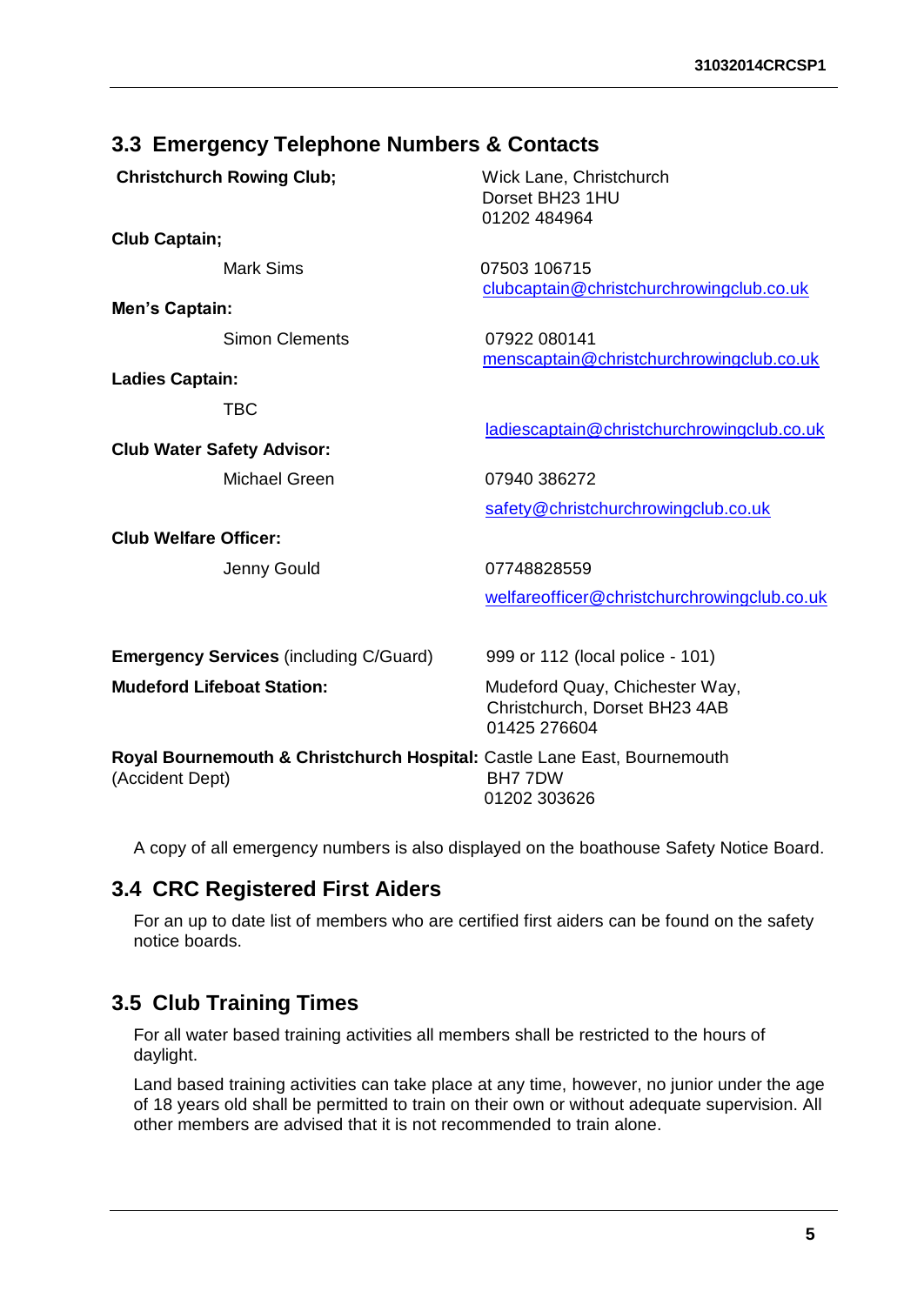### <span id="page-10-0"></span>**3.6 Club Navigational Limits**

For all routine training and recreational rowing activities all club crews and scullers shall usually restrict their movements to within the River Stour downstream of the club and the



Figure 1 Ariel view of Christchurch Harbour downstream of the Rowing Club

Crews are able to proceed upstream of the Club but must do so with caution due to a number of hazards and limited landing places. Crews SHALL not navigate upstream of Railway Bridge at Iford Recreation Ground due to shallow water and submerged obstacles. Scullers can proceed up to the Iford road bridges depending on the state of the tide.



Figure 2 Ariel view of Christchurch Harbour upstream of the Rowing Club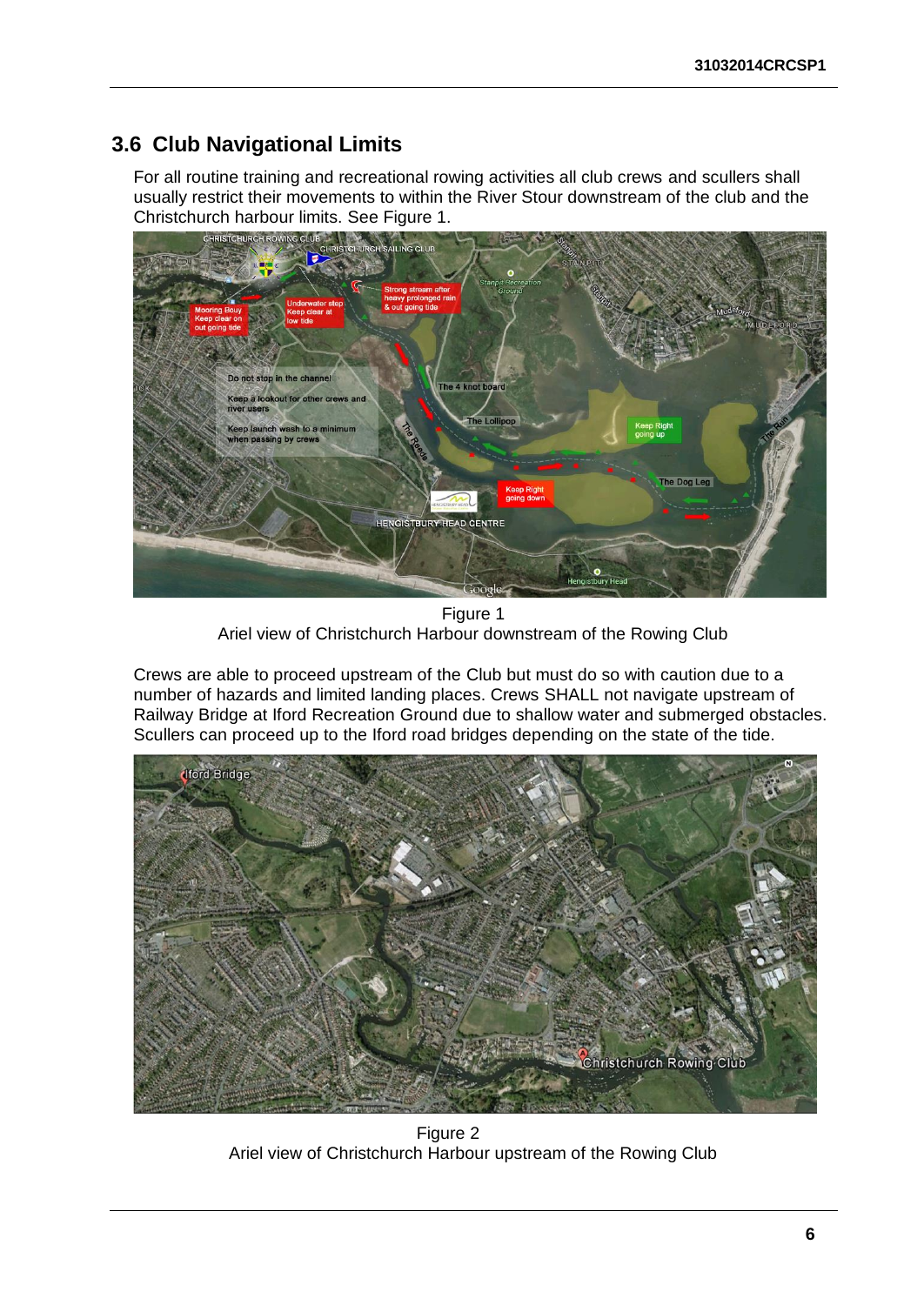On occasions, for training purposes, crews are required to proceed 'Out to Sea' through Mudeford Run. Extreme caution shall be taken transiting the Run due to fast flowing tides and coastal breakers at the exit. Crews shall exit and enter the Harbour via the marked channel buoys. Crews can proceed in an easterly direction parallel to the beach towards Highcliffe (and return) or in a south-westerly direction towards the Hengistbury Head Groyne (and return). At Hengistbury Head Groyne experienced crews can proceed in a westerly direction towards Bournemouth (and return) parallel to the beach. See figure 3.



Figure 3 Ariel view of Christchurch Harbour showing CRC sea training areas and underwater obstruction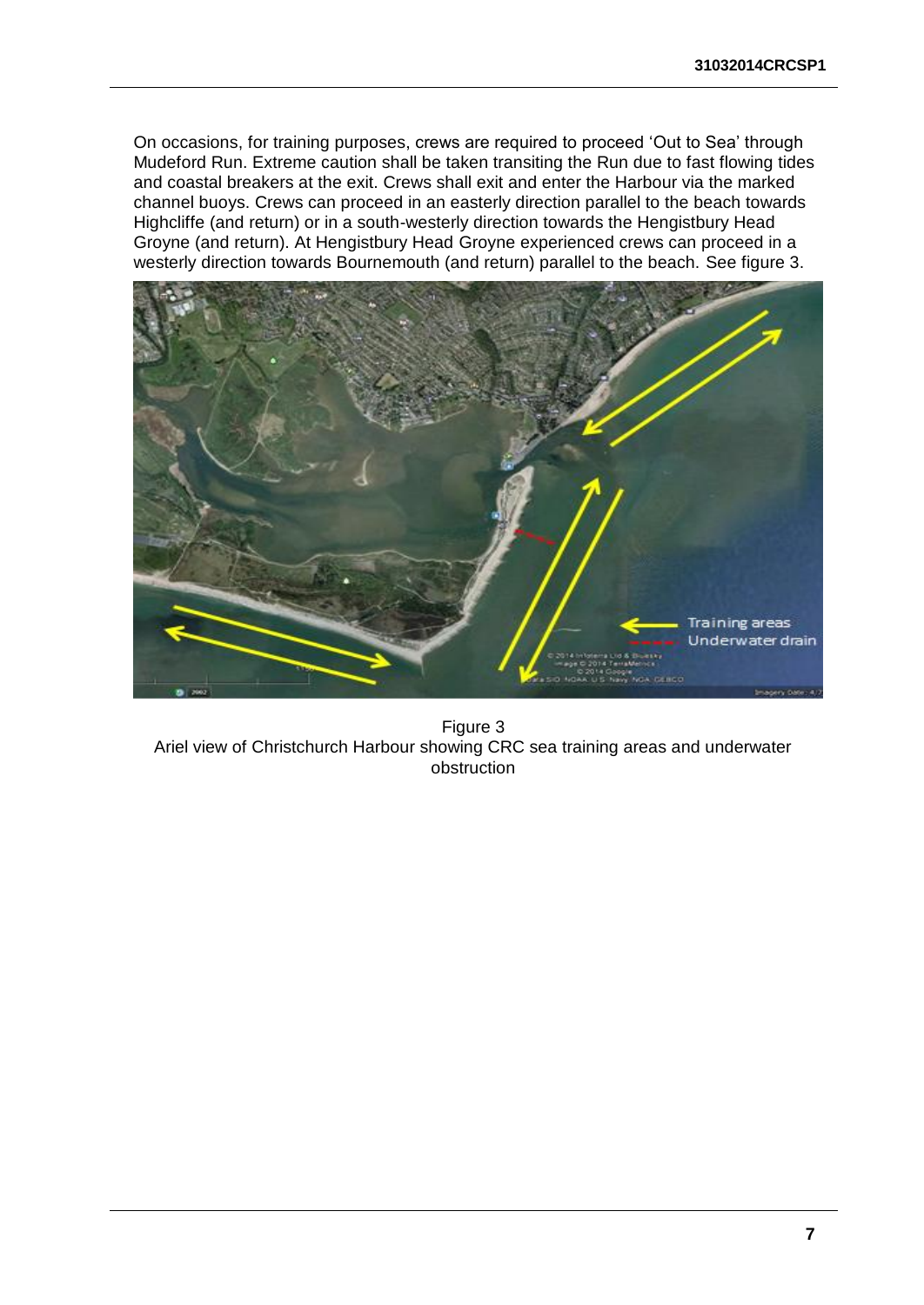### <span id="page-12-0"></span>**3.7 CRC Rules of the River**

On the River Stour, Christchurch Harbour users must stick to the RIGHT of the river, i.e. the opposite side to UK roads.

Faster crews should overtake on the left, but only if it is clear and safe to do so.

Boat Users on the River Stour and Christchurch Harbour have a speed restriction of 4 knots.

During the summer months the channel in the harbour is marked with red buoys on the right and green buoys on the left.

At high tide or under the direction of a coach it is possible to transit up and down the harbour outside of the channel buoys.

At low tide it is essential to remain inside these buoys or you run the risk of running aground.

During busy periods and under the coaches direction crews may also be safer to transit outside of the channel buoys.

During the summer months unless specifically authorised by the Club Captain or WSA all club boats and crews should be off the water by 10:30hrs on Sundays and Bank Holidays due to river congestion.

During the winter the red buoys are removed along with many of the pleasure boats creating a lot more space on the river. However be careful not to get caught up in submerged buoys or mooring lines. The green buoys remain as a channel guide.

No single Crew, Sculler, Pair or Four should go 'Out to Sea' on their own.

No Crew should proceed 'Out to Sea' through Mudeford Run without:

- The Club Captain or Duty Officer's approval.
- Completing the Embarkation Log with estimated time of return.
- A Club Safety Launch in attendance with a BR qualified coach and all appropriate safety aids.

Apart from Christchurch Regatta, no crew or sculler shall do any firm pressure piece or race each other between Christchurch Sailing Club and the Rowing Club.

Caution should be taken whilst passing the public slipway at Mayors Mead just downstream of the Rowing Club for members of the public launching and recovering their boats etc.

When navigating above Tuckton Tea Gardens and through Tuckton Road Bridge extreme care should be taken whilst navigating the narrow entrance between the permanent mooring pontoons.

Crews navigating downstream SHALL have Right of Way through the Largest Left Hand arch from just above the Bridge to downstream of the permanent moorings at Tuckton Tea Gardens.

Crews navigating upstream should pass Tuckton Bridge under the same largest Right Hand Arch with caution and SHALL stop to give way to any crew or sculler navigation downstream.

Crews navigating upstream of Tuckton Bridge should proceed with caution due to steep banks and sharp bends.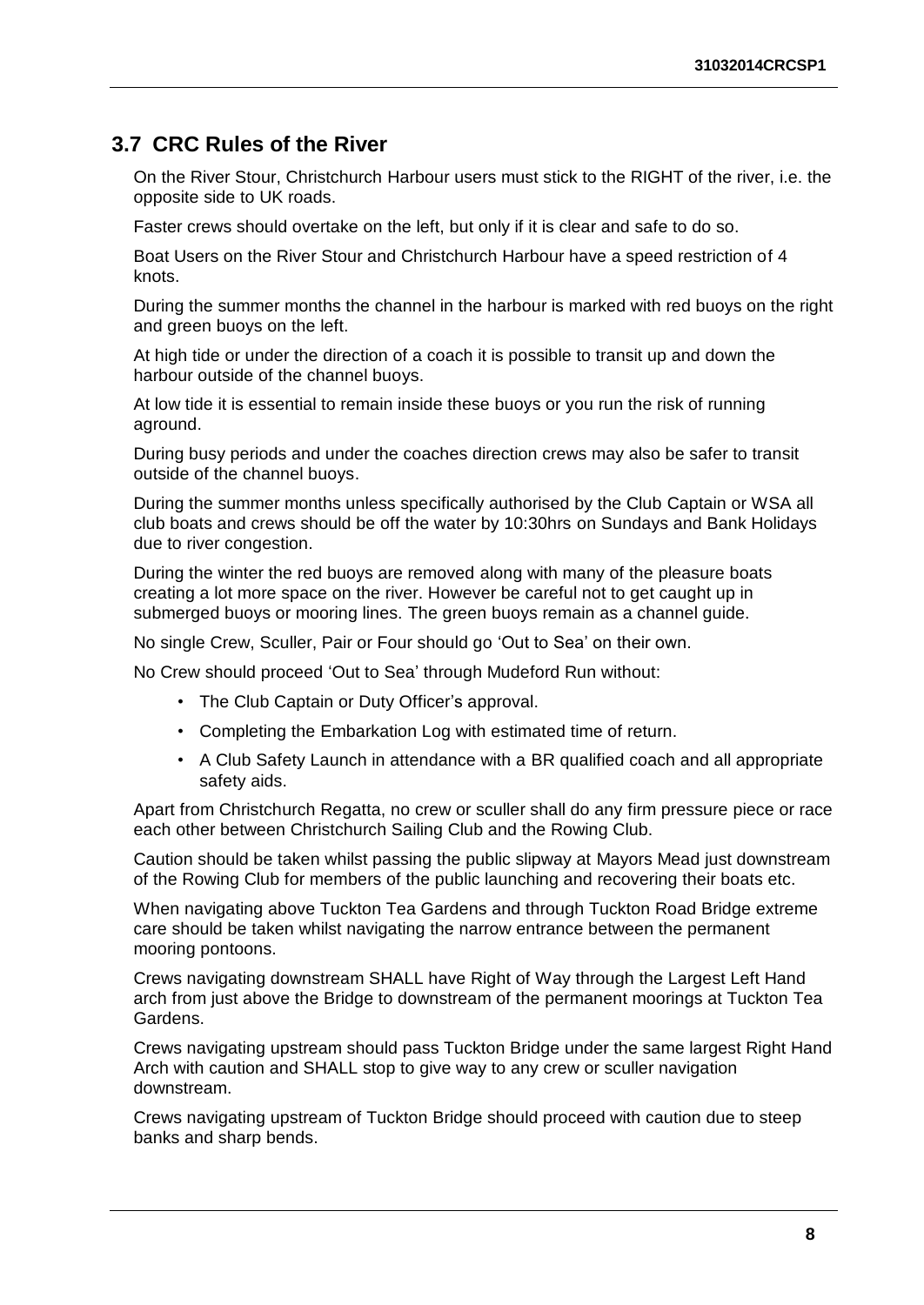Extreme caution should be taken above Tuckton Bridge during high tides and fast flowing stream due to limited exits point in the event of an incident or capsize.

### <span id="page-13-0"></span>**3.8 Local Hazards**

There are a number of permanent local hazards that all active members should be aware of and take into account in their personal risk assessments:

#### <span id="page-13-1"></span>**3.8.1 Upstream of the Club**

- Wick Ferry crossing the river during summer months.
- Tuckton Tea Gardens and through Tuckton Road Bridge extreme care should be taken whilst navigating the narrow entrance between the permanent mooring pontoons.
- Tuckton Road Bridge concrete support pillars with narrow arches.
- Steep and high banks, overhanging trees on Bournemouth side reed beds on Christchurch bank with sharp bends and limited access points.
- Shallow water and submerged obstacles combined with reeds in summer months upstream of Railway Bridge at Iford Recreation ground towards Iford Road Bridges.
- Tuckton Tea Gardens to Hengistbury Head ferry service during summer months.

#### <span id="page-13-2"></span>**3.8.2 Downstream of the Club**

- Unpowered sailing boats, racing dinghies and tenders launching and landing at Christchurch Sailing club.
- Fast flowing stream exiting River Avon at `Claypool' just passed Christchurch Sailing Club can force crews onto mooring buoys and boats opposite river mouth.
- Mudflats in the Christchurch Harbour at either side of low tide increases the risk of running aground outside to the channel buoys.
- Old and dilapidated United Ferries landing stage downstream of Hengistbury head Outdoor Activity Centre. Rotten posts exposed at low tide.
- Tuckton Tea Gardens to Hengistbury Head ferry service during summer months.

#### <span id="page-13-3"></span>**3.8.3 Out to Sea**

- Fast running tide and currents through Mudeford Run during Flow and Ebb tides causing choppy conditions whilst exiting the Run.
- Mudeford Quay –Hengistbury Head ferry.
- Shifting and exposed Sand Bars at the mouth of Mudeford Run during low tide.
- Concrete drain extending out to sea from Hengistbury Head sand spit. Marked with Red Triangle post. Extreme caution to be taken at low tide.
- Motors boats and Yachts under sail entering or exiting the harbour via Mudeford Run.
- Jet skiers and water skiers and other water users.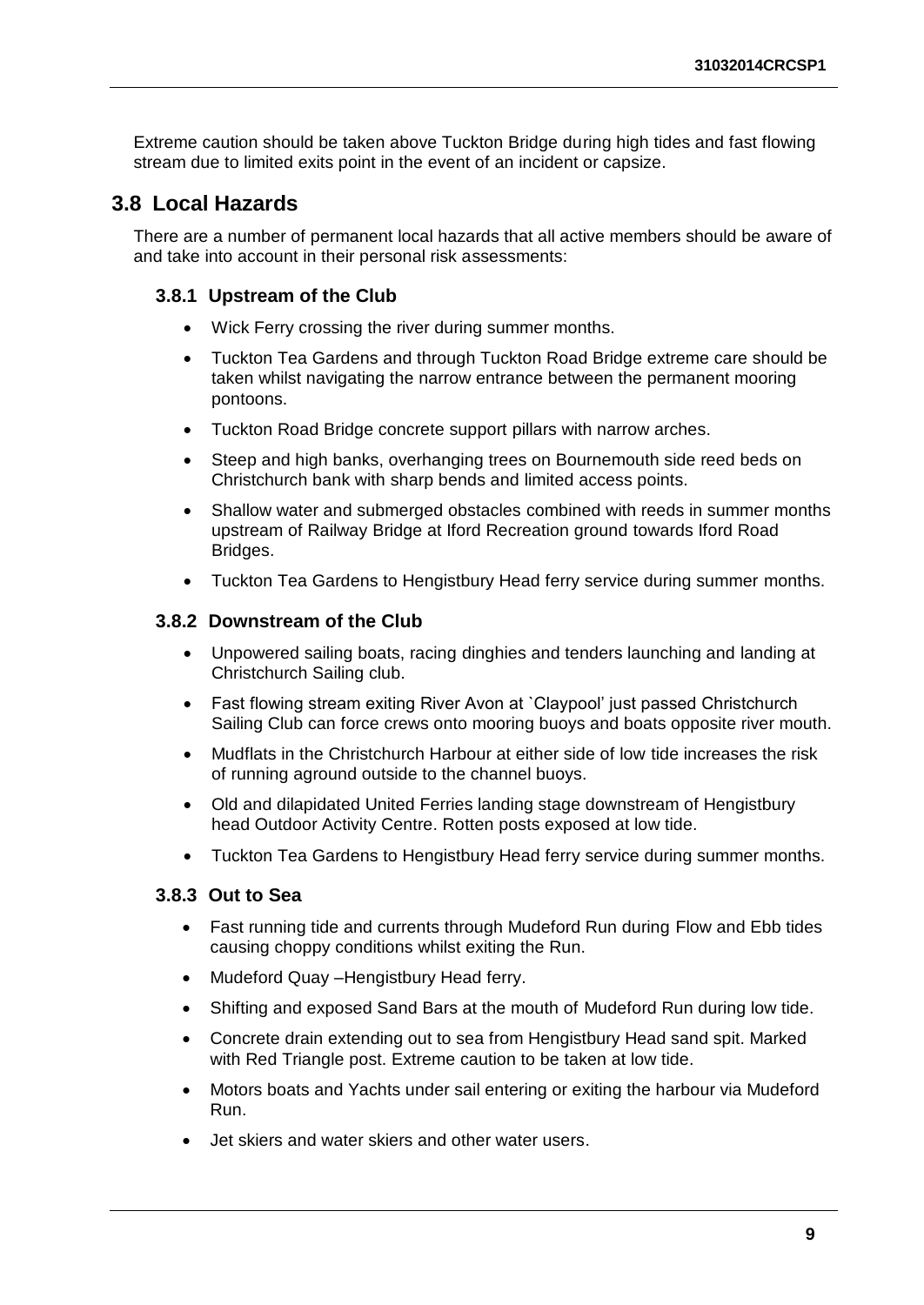• Lobster pot and fishing marker buoys.

#### <span id="page-14-0"></span>**3.8.4 General**

- Inexperienced river users in slow moving hire boats during summer months.
- Windsurfers, Board surfers, and Canoeists crossing the harbour channel and not adhering to normal river rules.

#### <span id="page-14-1"></span>**3.9 Emergency Action Procedures**

In the event of an incident on the water the following procedure should be able to cover virtually all scenarios likely to occur:

Each Launch shall be numbered and have a radio call sign i.e. Launch  $1 - 4$ ,

If a Coach/Club Captains/Duty Officer are attending the boathouse and not going afloat, they shall take and write their name against the `Boathouse hand held Radio' if any other club crew is afloat. They shall also be required to carry out a Radio Check to ensure they have contact with all coaches afloat.

The Coach/Club Captains/Duty Officer in the boathouse shall coordinate any incident or rescue with the Primary coach, who shall be the coach who called in the incident. The boathouse shall also coordinate and direct the emergency services and additional launches if required.

Should an incident occur the coach shall immediately radio for help/backup. Even if it is considered a small incident (run aground/capsize in shallow water). The coach shall provide clear instructions on the type of incident, location, numbers involved and any casualties. All coaches and radio traffic shall be clear, concise and calm. The Primary coach shall ensure that all rowers stay calm and remain with the boat at all times. In additional no coach should enter the water to perform any rescue.

The nearest alternative launch to the incident shall respond first to the call followed by any others.

The responding coaches shall ensure that their crews are aware there is an incident and if necessary and safe to do so they should stop and await the coach's return or if proficient enough continue, returning to the club without the coach.

All launches below Christchurch Sailing Club shall respond to all incidents below the Sailing Club once they have ensured their crew/s are safe. Those launches above the Sailing Club shall continue if travelling downstream or hold station if travelling upstream and confirm if they are required having given the `Primary' coach time to assess the severity of situation and number of launches in attendance.

All launches above Christchurch Sailing Club shall respond to all incidents, above the Sailing Club once they have ensured their crew/s are safe. Due to the lack of landing sites particularity above Tuckton Tea Gardens those launches below the Sailing Club if travelling upstream shall continue. The speed shall be determined by the severity of the incident and number of available launches. Those launches travelling downstream should turn around and confirm with the boathouse if required having given the `Primary' coach time to assess the severity of situation and number of launches in attendance.

As a guide and subject to there being sufficient launches afloat a minimum of 2 launches shall attend any incident for a 1x, 2x, 2- and 3 launches for a 4x, 4-, 4+, 8+.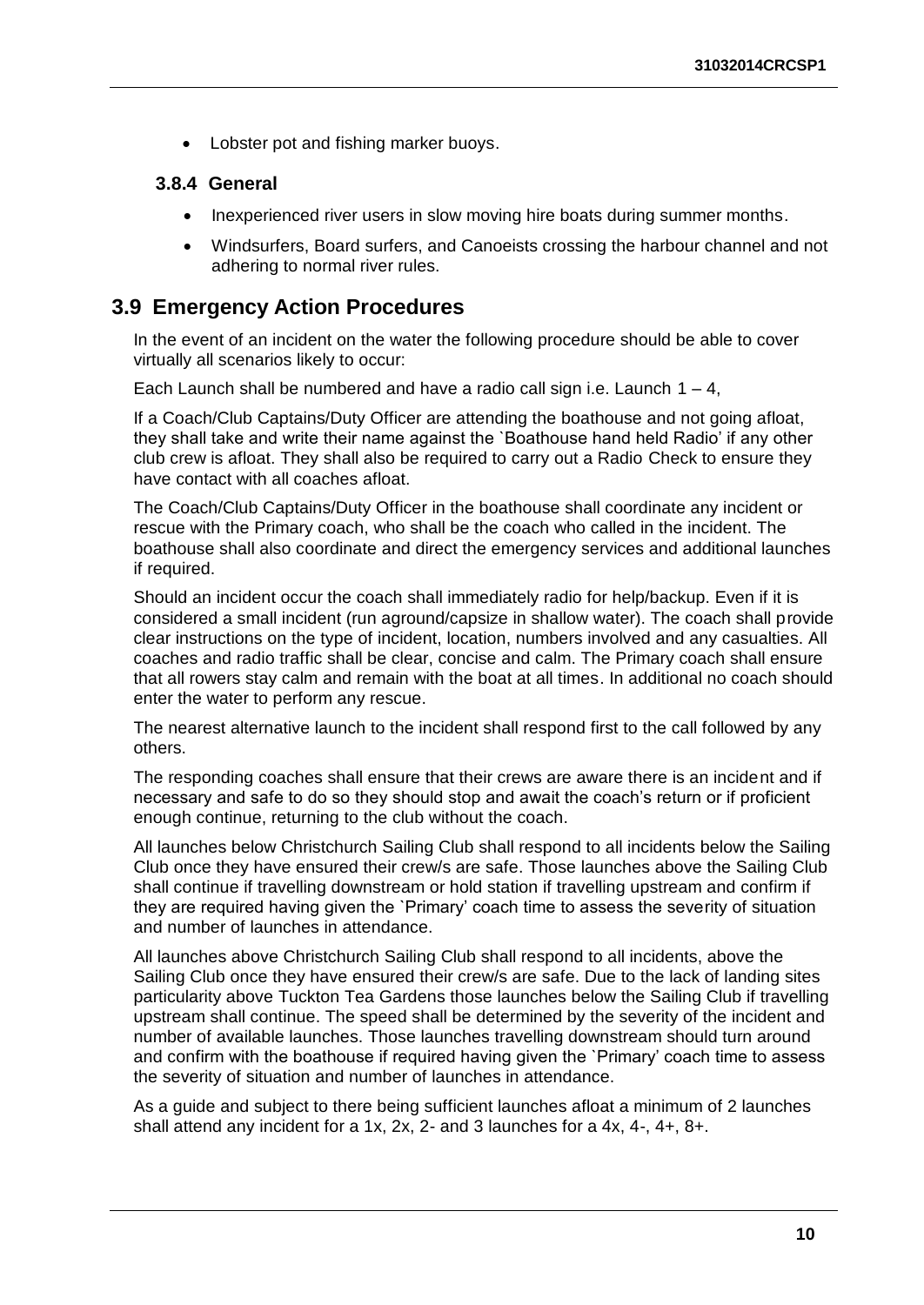For launches that are afloat on their own the coach shall ensure that the Coach to Rower Ratio is not exceeded and that there is sufficient safety equipment for all rowers under his control. This may require additional lifejackets, throw lines etc to be carried in the launch.

The solo coach having undertaken his risk assessment (which should include the coach's physical and technical capability, water conditions and rower proficiency) should an incident occur and no additional Radio Check undertaken, the coach shall assume he is on his own and shall coordinate the entire incident.

Should the coach feel the situation has deteriorated or considers it beyond his/her capability or available resources he/she shall call for assistance using `Channel 16' the International Distress Frequency monitored 24 hrs by the Coastguard or using the automatic DSC system if enabled by the VHF radio.

So that an incident can be recorded correctly under the British Rowing Incident Reporting. At the safe conclusion of any incident the Primary coach shall be responsible for providing the following information to the WSA and Club Captain;

- a. Place, time and nature of the incident.
- b. Any injuries/damage sustained.
- c. The names of people involved.
- d. A sketch/plan should also be made.
- e. Witness Statements should be taken for serious incidents or injuries.
- f. Identify any safety/first aid items to be replaced.

#### <span id="page-15-0"></span>**3.10 Risk Assessment**

The BR Row Safe guidance requires all clubs to have completed and maintain a Risk Assessment for all activities that have a potential risk both on and off the water from which the Safety Plan and Emergency Action Plan can be published. The CRC Risk Assessment has been undertaken and the detailed assessments and their appropriate control measures can be viewed on the CRC web site: www.christchurchrowingclub.co.uk

All significant new activities and all junior activities undertaken by the club must have the risks assessed before the activity can take place and the situation managed to control risks to an acceptable level.

All CRC competitive events have to have a risk assessment completed to enable a competition Safety Plan to be drawn up and these plans are approved/endorsed by CRC WSA and the Hants & Dorset Rowing Association (H&DRA) Safety Advisors.

CRC and its competition organisers are required to review the risk assessments on an annual basis or following a significant incident, change in any relevant legislation or guidance. All CRC members have a personal responsibility to adopt the following:

- Comply with any rules, advice and guidance given by the club, BR, WSA, Wessex Regional Rowing Council (WRRC) Hants & Dorset (H&D) Safety advisor, competition organisers and coaches to ensure that the risks to yourselves and others are adequately managed.
- Assess the risk to your own activities and manage them to a tolerable level
- Only take risks you are comfortable with.
- Coaches are to instruct participants in the process of personal risk management to enable them to adopt suitable control measures.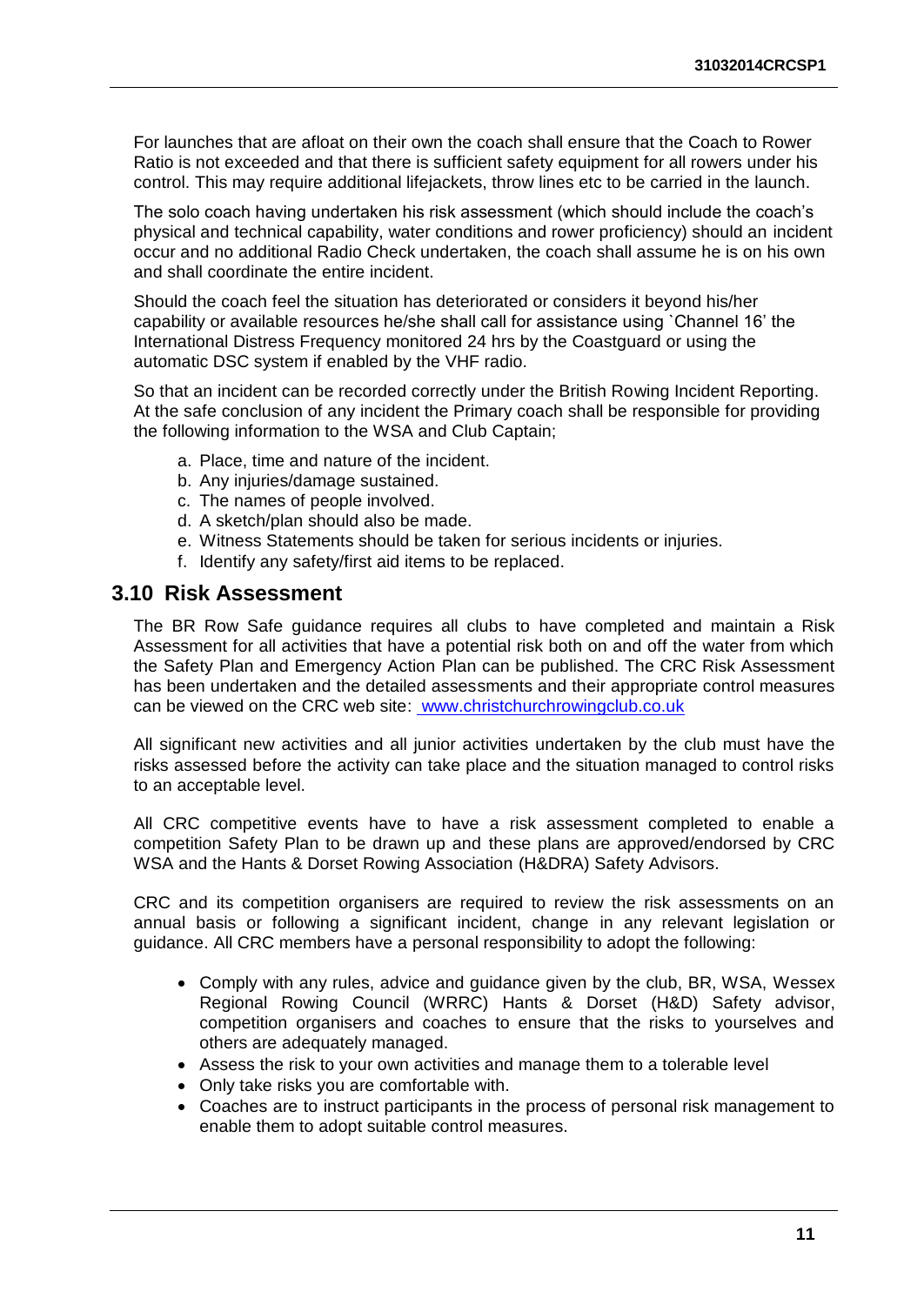- Coaches are to ensure that the Coach to Boat/Athlete Ratio for their given session is not exceeded and is within their current range of coaching skills and development. (further guidance on actual ratio are to be determined by the SSC and coaches).
- Launch drivers are to ensure their activities are risk assessed and adequately controlled.

#### <span id="page-16-0"></span>**3.11 Training Camps & Rowing on Unfamiliar Waters**

The club normally does not organise or go on formal Training Camps. However, on occasions or at the request of other local clubs the club captain or coaches may send crews to row at different locations that are not part of a formally organised competitive event. For example; Canford and Bryanston Schools, Winchester College or any of the Southampton Rowing Clubs. In these instances the crews and coaches shall make themselves aware of any local weather conditions, stream, currents and hazards. In addition they shall adopt all local safety requirements and circulation patterns and comply with the relevant local Safety Plans.

#### <span id="page-16-1"></span>**3.12 Weather & the Environment**

The Club Captain in consultation with the WSA and the coaches shall determine if the water condition are safe to row on.

#### **ALL members shall abide by this decision in the event that the weather or the environmental conditions are deemed unsafe to row.**

Daily weather information water conditions and hazards shall be displayed on the dry wipe board hung outside on the boathouse wall. All crews and scullers should consult this information before go on to the water.

### <span id="page-16-2"></span>**3.13 Swimming & Capsize/Swamping, Cold Water Immersion Medical Conditions**

#### <span id="page-16-3"></span>**3.13.1 Swimming**

In addition to the Club Membership Form that requests that new potential members sign a declaration that they can swim. BR Row Safe guidance advise the following:

Clubs are to ensure that ALL participants are instructed in the actions to be taken in the event of a capsize (for all boat types). Ensure that ALL participants in rowing must be able to demonstrate they are both competent and confident in and under the water by swimming at least 50 metres in light clothing (rowing kit), tread water for at least two minutes and swim under water for at least 5 metres. The swimming ability and capsize training shall be recorded for each member of the club?

All CRC new and members shall be made aware of the procedure in the event of a capsize/sinking as part of their induction programme and attend a capsize drill pool training session with a qualified coach. All juniors (J18 and below) shall be asked to demonstrate their swimming ability as above and undergo a capsize drill. For those members over 18 they shall also be required to attend the capsize drill pool session and as a minimum demonstrate their swimming ability. Should the coach have any doubt as to their swimming ability or confidence in the water they shall be required to undergo a capsize drill to ensure they do not panic etc.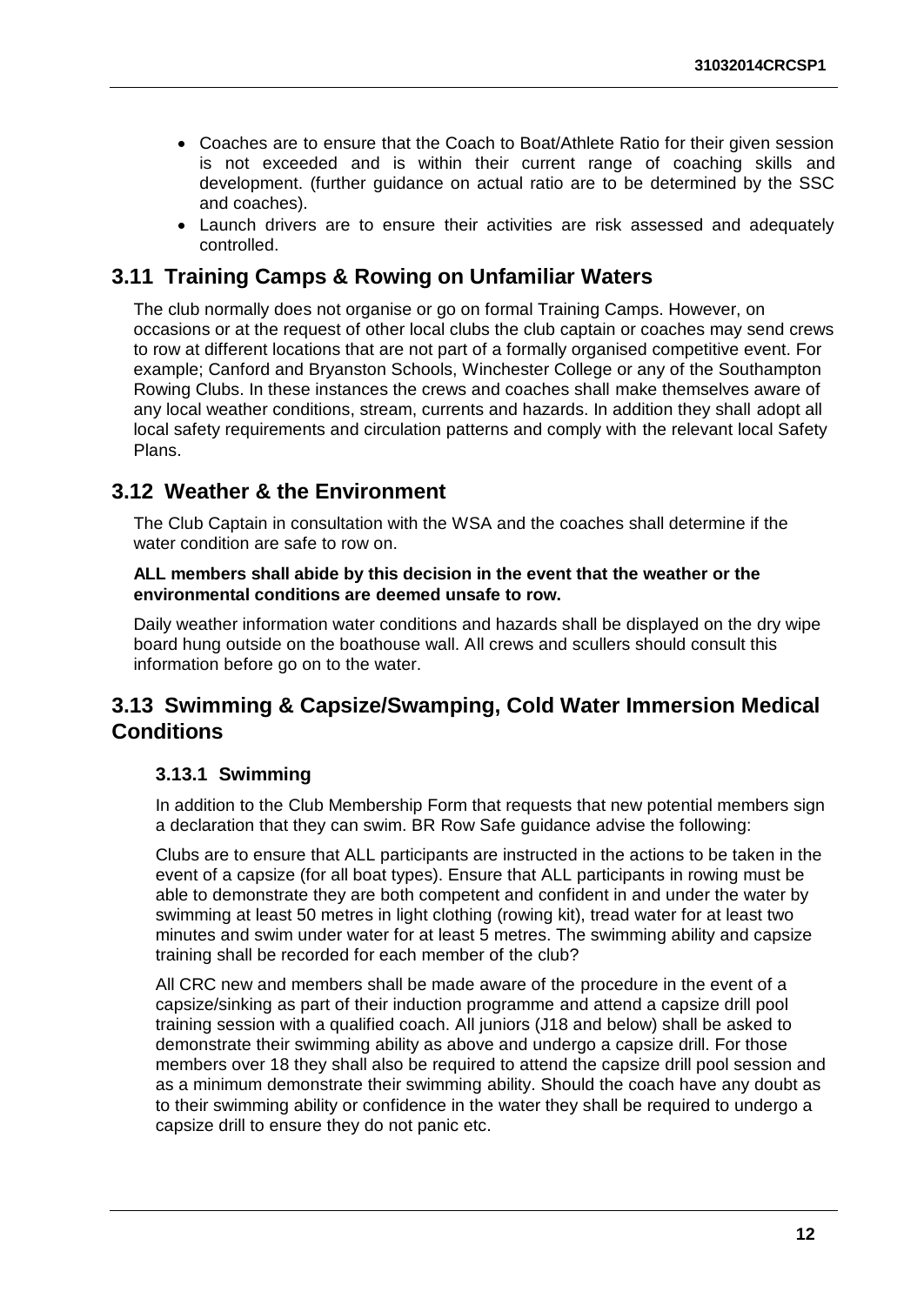In the event of a capsize or immersion into cold water all members should know what to do:

- **Stay with the boat** and use it to keep you afloat
- Get on top of the boat and attract attention immediately
- If you have to stay in the water, retain, warmth by keeping arms and knees tucked into the body
- Stay calm and breathe deeply
- If competent right the boat and climb back in. however do not waste energy by trying to right it if not proficient
- Do not swim away from the boat as swimming ability in cold conditions is dramatically reduced
- Know the emergency procedures to be able to effectively help if you see a capsize

All members should also be aware of the effects of cold water immersion:

- Cold shock what it is and how to deal with it
- Dry drowning what it is and how it is avoided
- $\bullet$  Swim failure the situations in which this can happen
- The possibility of post rescue collapse and how to deal with it
- $\bullet$  Hypothermia recognise the signs, treatment and the risk increase due to age, body type and size

#### <span id="page-17-0"></span>**3.13.2 Medical Conditions**

The club membership form requests that potential new members declare any medical conditions that may result in them requiring medical attention whilst undertaken on or off the water activities. Notwithstanding doctor patient confidentiality members should ensure that their coaches are aware of any condition that may require medical attention i.e. diabetes, asthma, anaphylactic shock and epilepsy.

Members should also note the BR guidance on epilepsy with specific reference to junior rowers which the club shall also adopt:

`*Those who suffer from epilepsy should not be allowed on the water when there is a significant risk of further seizures. In line with the Driving Vehicle Licence Agency (DVLA), this period of significant risk is defined as 1 year following a fit and whilst reducing medication and for six months after stopping it, except where there is a special individualized risk assessment of the rower and the event. Equally launch drivers should follow this advice'.*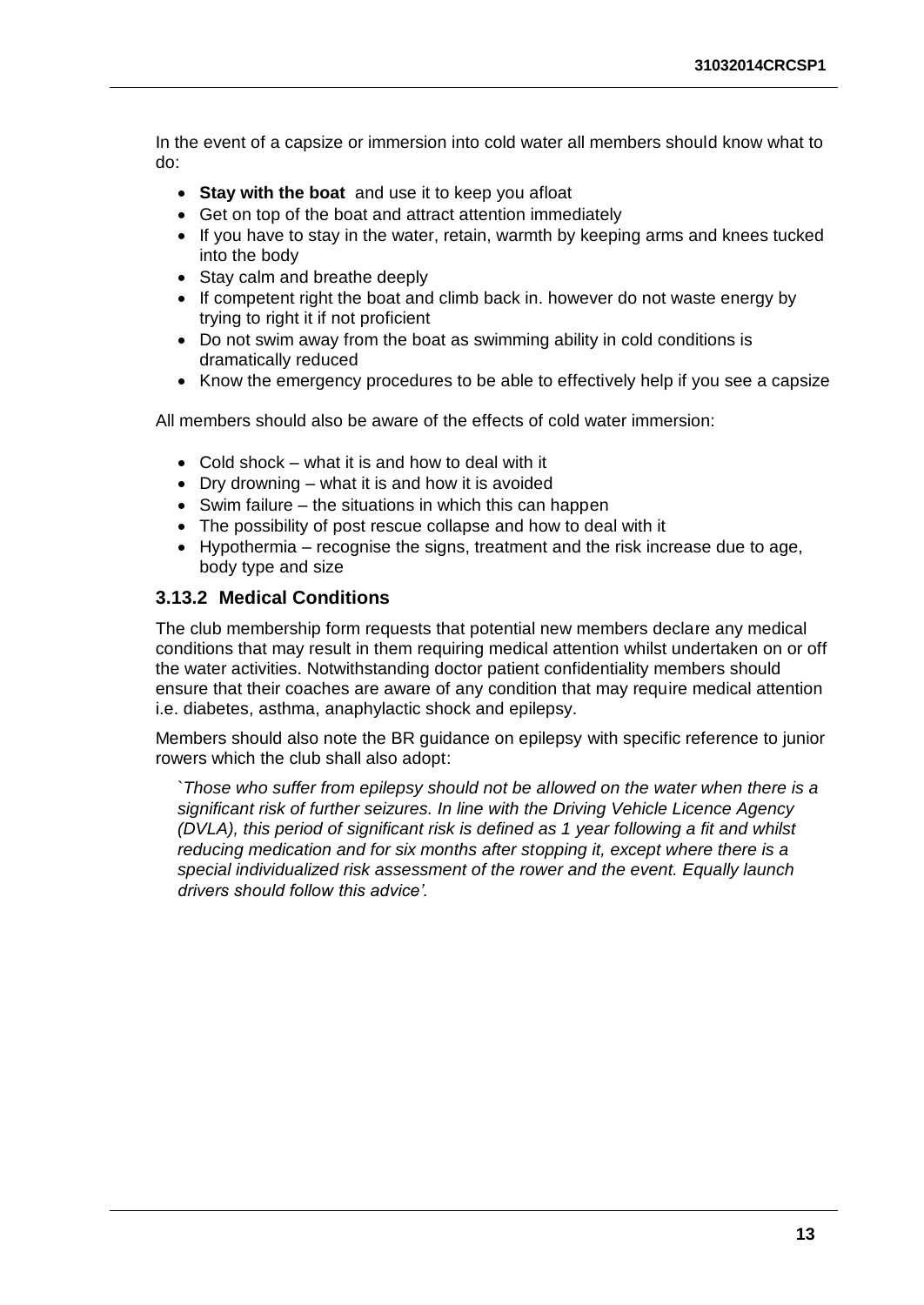# <span id="page-18-0"></span>**4. Equipment**

### <span id="page-18-2"></span><span id="page-18-1"></span>**4.1 Safety Aids**

#### **4.1.1 Life Jackets**

The club provides a number of life jackets and buoyancy aids that comply with the latest EN Standards and carry the CE mark of approval. These are stored on hooks at the front of the boathouse and should be hung up to dry after each use. Members should ensure that they select the correct type of life jacket or buoyancy aids based on the weight and size category on the garment.

All coxswains shall wear an approved life jacket or buoyancy aids on top of all other garments when on the water. In front loader boats only a manually operated lifejacket can be worn to allow easy access and unrestricted escape from the boat.

All launch drivers and passengers shall wear an approved life jacket or buoyancy aids on top of all other garments when on the water.

#### <span id="page-18-3"></span>**4.1.2 Throw Lines**

There are a number of Throw Lines and a Life Ring located around the club for use in the event of a incident outside or around the club. Members should make themselves aware of their locations and use during their Induction programmes. Coaches and all those involved in rowing training shall also have to undergo throw line training in their use, repacking and maintenance.

#### <span id="page-18-4"></span>**4.1.3 First Aid Boxes**

There is a First Aid Box that is regularly checked and maintained. It is located in the boathouse in the cabinet at the back of the boat house opposite the Men's changing room. This first aid box is for emergency use only and shall not be used for the routine treatment of blisters unless authorised by a qualified first aider. The incident log book is to be filled in for each use.

First Aid boxes are also contained within the Safety Bags for each Launch along with a spare life jacket, thermal/space blanket, throw line, knife and whistle.

#### <span id="page-18-5"></span>**4.1.4 Emergency Cabinet**

The emergency cabinet which is also located at the back of the boat house opposite the Men's changing room and contains a spare throw line a number of thermal/space blankets, woollen blankets. A kettle with hot soup, tea or coffee making facilities.

### <span id="page-18-6"></span>**4.2 Safety Launches**

The club currently has one launch that can be classified as a safety Launch which is the Orange rigiflex. All other launches are classified as coaching launches. BR Row Safe guidance recognises the following;

*`Any launch used for coaching purposes may be called upon for a number of potential situations, including rescuing rowers and boats should they come in to difficulty. It must be recognised by clubs that not all launches in use today have inherent stability to be used to rescue rowers from the water. It is important that the limitations of a particular*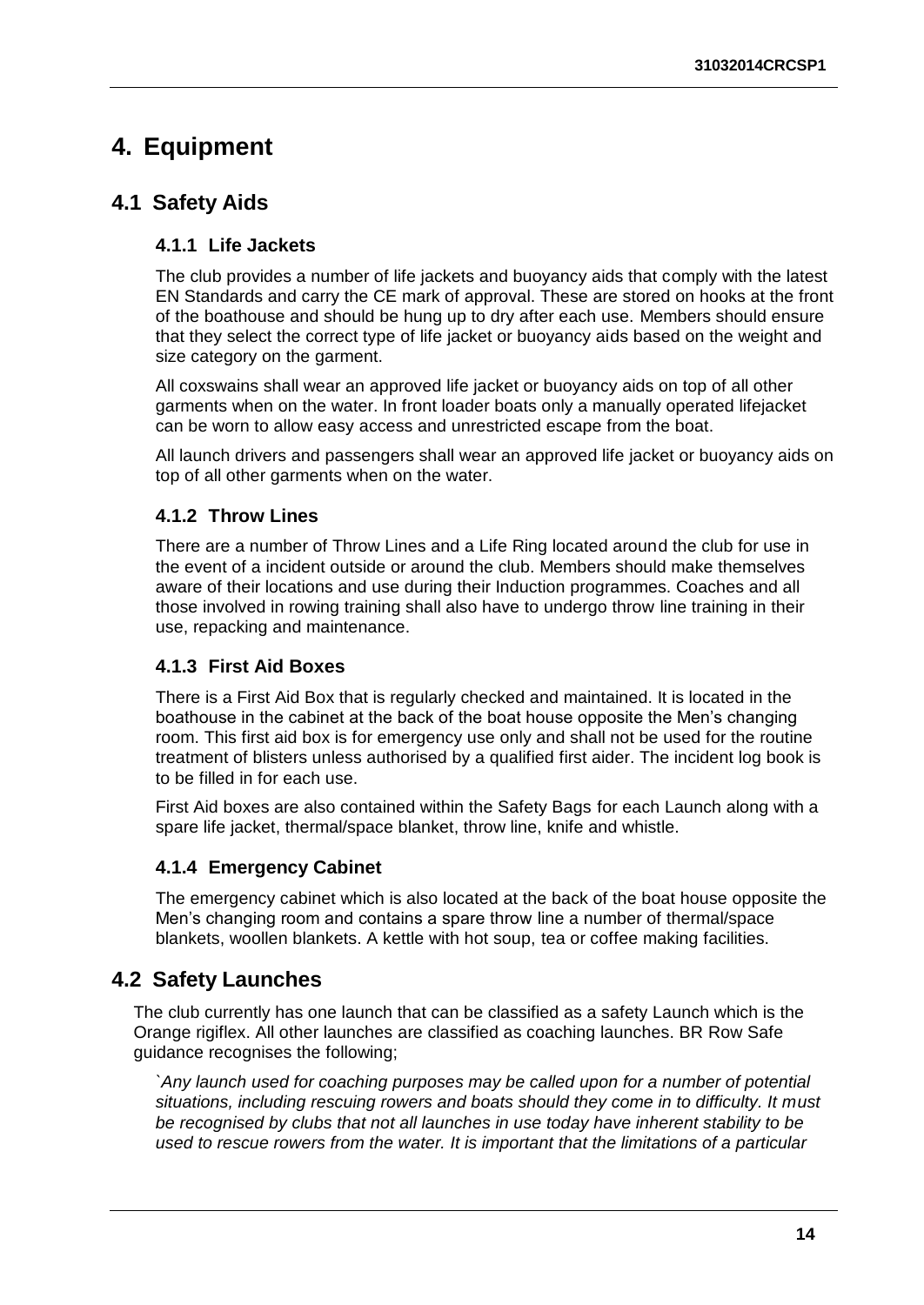*launch in use are understood by both the club and the driver including the load and number of people it can support'.* 

*`It is not a reasonable assumption the any launch is better than none'. Situations have arisen where a launch driver has attempted a rescue and required rescuing themselves…….'.* 

The club's aluminium tin fish launches fall into this category and can easily become unstable when trying to rescue people from the water. The 2 catamarans are more stable but have limited carrying capacity. It is also a recommendation that all club coaches and launch drivers seek to achieved the RYA level 2 Powerboat certificate.

The Orange Rigiflex safety launch shall be the only launch that is allowed escort crews `Out to Sea'.

All the club launch drivers are to read, understand and abide by the BR Row Safe Launch Driving Guidance and adopt the minimum standards as stated in Section 2.4.

#### <span id="page-19-0"></span>**4.3 Radios**

The club provides a number of hand-held VHF radios that are required to be carried in each launch with the coach. The procedures for the use of these radios and the fixed Base station which is located at the front of the boathouse is detailed in the following para 4.3.1.

The club holds the appropriate Ofcom licence for the use of its VHF radio with Channel 16 the International Distress Channel. In order that the correct radio protocols are adhered to it is recommended that all club coaches and launch drivers shall seek to attain a Marine VHF Short Range Certificate (SRC).

#### <span id="page-19-1"></span>**4.3.1 Radio Procedures (To be agreed)**

The following procedure should be able to cover virtually all scenarios likely to occur:

- Launches shall be numbered and have a call sign i.e. Launch  $1 4$ , Launch Temp + No for loaned boats.
- The Coach write's his name against the launch call sign on the Embarkation Log or outside Dry board.
- The first coach afloat should ensure Base Station in the radio cabinet is switched on and set to correct channel.
- All coaches shall check the radio equipment serviceability prior to any outing by ensuring the battery is charged and the antenna is attached. Turn radio on and set the correct channel (if not pre- set).
- A Radio check shall be carried out prior to any outing.

*For example `Launch n requiring radio check over '*

• The coach should confirm with his crew that he can be heard by base station and vice versa if they are the 1st afloat, alternatively having checked the Embarkation Log/Whiteboard await response from other launches afloat. Launches afloat should respond in launch number order.

*`Launch 1 receiving over'* 

 Wait approximately 10 seconds to ensure messages are not corrupted by too many incoming replies.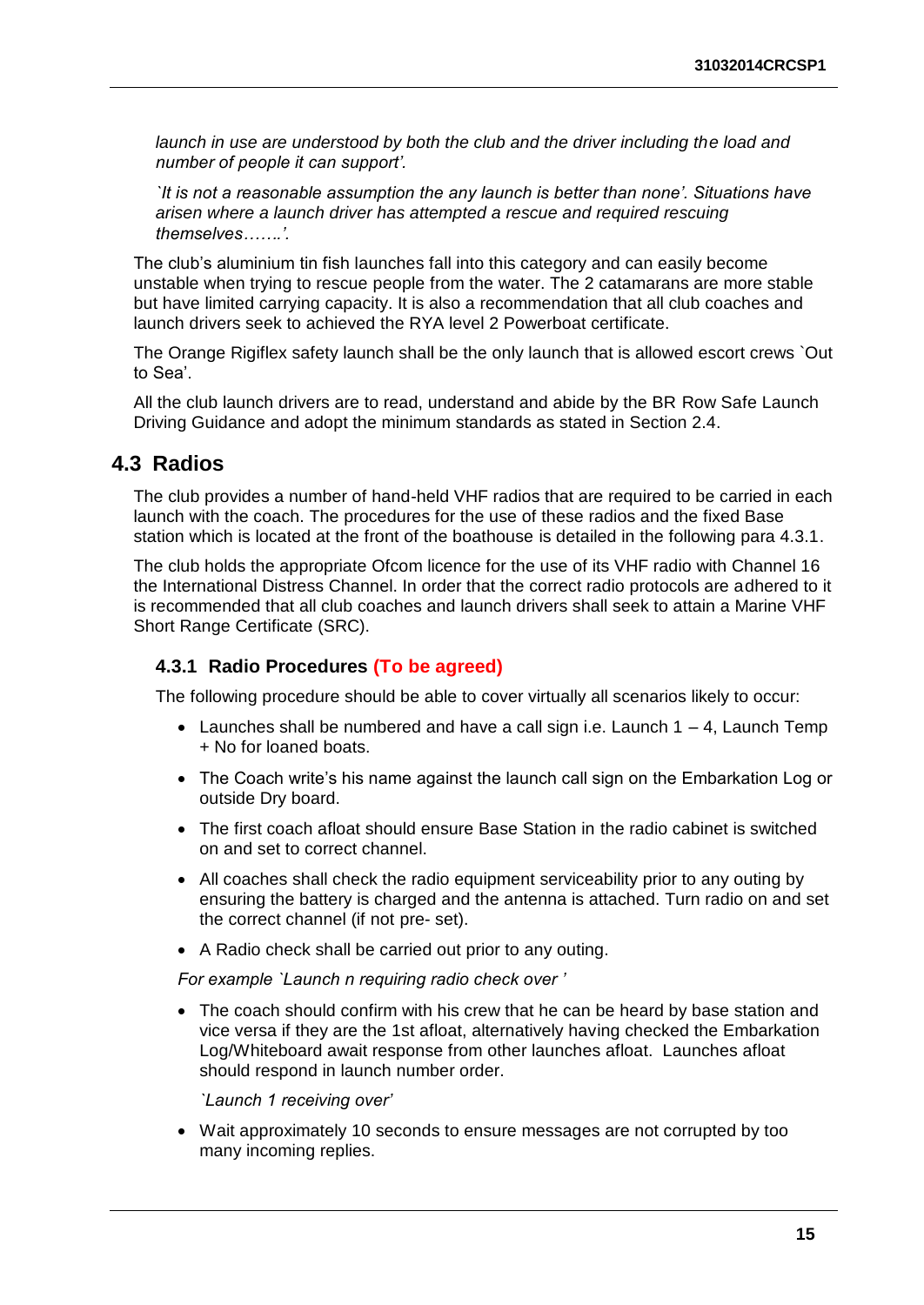*`Launch 2 receiving over' etc.* 

- Should launch 1 not reply within 10 seconds then launch 2 should reply and if no further response Launch 3 etc. There may be situation where any particular launch cannot respond in a given time. If a coach misses the Launch number slot, they should endeavour to respond later when safe to do so. This procedure will ensure that any coach going afloat is in radio contact with all coaches already on the water.
- After the Radio Check coaches can provide updated water conditions and hazard update.
- If a Coach/Club Captains/Duty Officer are attending the boathouse and not going afloat, they shall take and write their name against the `Boathouse hand held Radio' if any other club crew is afloat. This can be carried on their person and will enable them to move out of hearing range of the fixed base station radio. They shall also be required to carry out a Radio Check to ensure they have contact with all coaches afloat. Those coaches will also know they have someone back in the boathouse and not reliant on someone answering the base station because they were passing.

#### <span id="page-20-0"></span>**4.4 Transport & Trailers**

The club has two boat trailers one for predominantly river boats and sculls and another for coastal boats. These trailer are maintained by the club. In accordance with UK Driving Regulations all trailer drivers are to ensure that any trailer is safe and roadworthy, boats are tied down securely and any projections are within the legal limits.

The boats may only be towed by approved drivers that have the appropriate UK licence requirements. Vehicles are usually owned and operated by a member or the are hired in for the purpose. A Drivers Pack has been produced and each driver shall ensure that he or she has a copy with them whilst towing any trailer.

The Trailer Drivers pack contains the following information;

- Current loading plan
- Drivers check list
- Details of the club trailer and vehicle insurance. Details of which are also displayed on the club notice board. Should a rental vehicle be used then a copy of the rental agreement and insurance shall be placed with the drivers pack and retained by the driver with the vehicle at all times .
- Diagram of allowable projections
- Maximum permissible weight limits

A diagram of current UK maximum lengths and projections is attached at Appendix A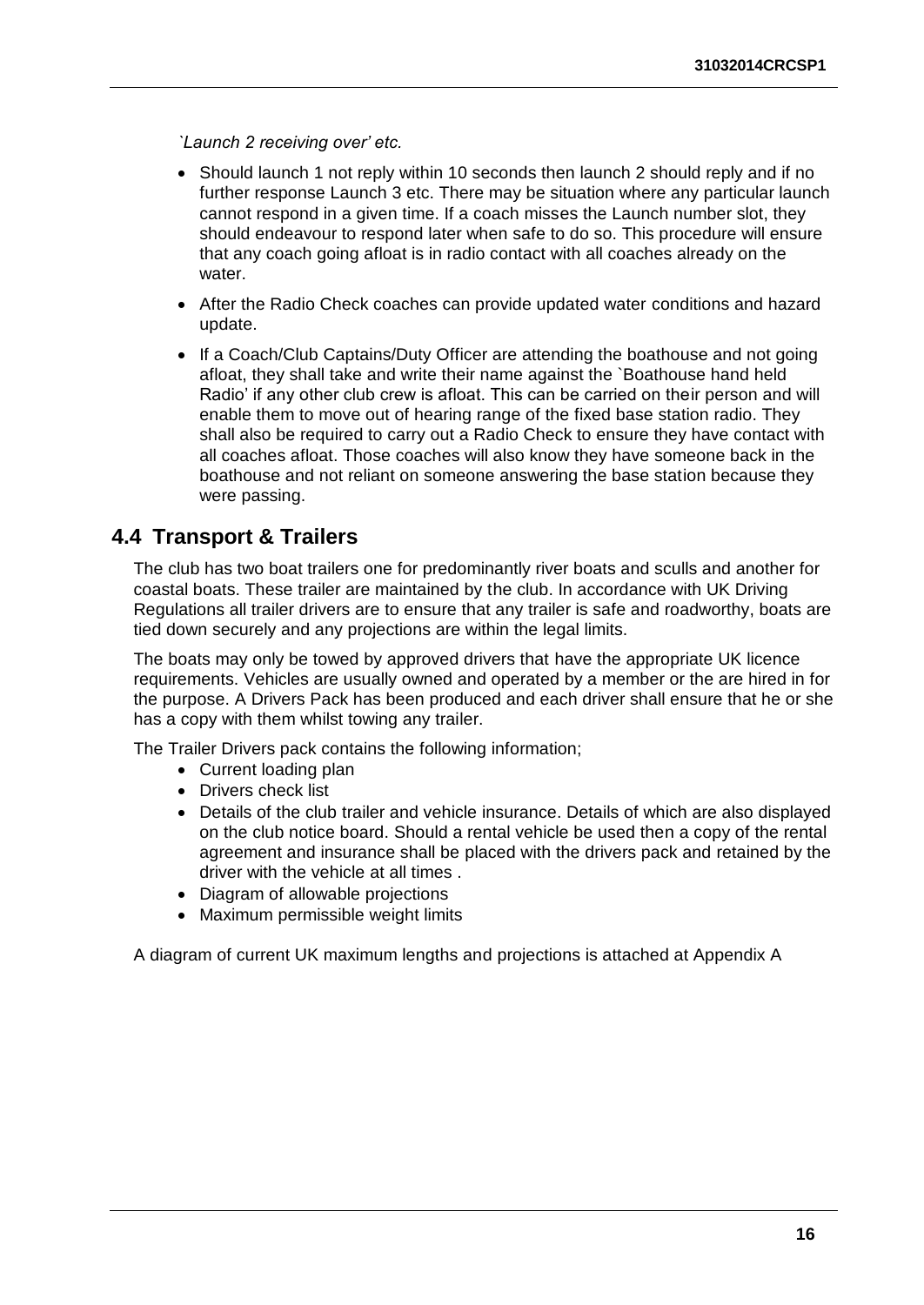# <span id="page-21-0"></span>**5. Participants**

### <span id="page-21-1"></span>**5.1 Beginners & Juniors (Aged 11-18yrs)**

The club shall abide by and adopt at least the minimum standards to be adopted as stated in the BR Row Safe Guidance Section 3.2.

All Beginners, Juniors and Coxswains joining the club or coming through the `Learn to Row' schemes shall go through the club's induction programme. A CRC Induction Booklet for rowers and coxswains has been produced and each member shall receive his or her individual copy for future reference. This is to ensure that all Beginners are successfully and safety introduced into the sport and the club operations. The Induction programme shall cover the following basic information:

- Club Officers, Captains, WSA, Club Welfare Officer etc
- Confirmation of Swimming Ability, Capsize Drills, Cold Water Immersion and Swamping
- Potential Medical Conditions
- Parental or Guardian Consent (for juniors)
- Safety Notice Boards
- Risk Assessments
- Local Hazards
- Navigational Rules
- Supervision, Training Times and Restrictions
- Emergency procedures
- Equipment and Safety Checks
- Weather
- Clothina
- Manual Handling and Lifting of Boats Types
- Safety Equipment: Life jackets & Personal Floatation Devices (PFDs)
- First Aid
- Water-Bourne Diseases & Hygiene
- Incident Reporting
- Personal Responsibility for Safety

As part of the induction programme each new member will be given a log book to record their Induction progress, competences and personal development . The lead BR qualified coaches shall be responsible for recording and signing off any development need or progression in an individual's log book. The Club Welfare Officer with the Coaches and Club Captains shall be responsible for keeping the Master Competences and Development Register up to date.

It is the club's aspiration that no Junior under the age of 16 shall be permitted to go out on to the water without a BR qualified coach and safety launch present. For 2014 the club has 3 Junior coaches remaining on the waiting list for the next Wessex Region UKCC Level 2 course (Sept/Oct). In this instance dispensation is given until 31 Dec 2014 providing attendance at the prerequisites; DBS Clearance and Child Protection Course by Aug 2014. For 2015 all Junior coaches shall hold DBS clearance and completed the Child Protection Course with the aim to completing UKCC level 2 certification.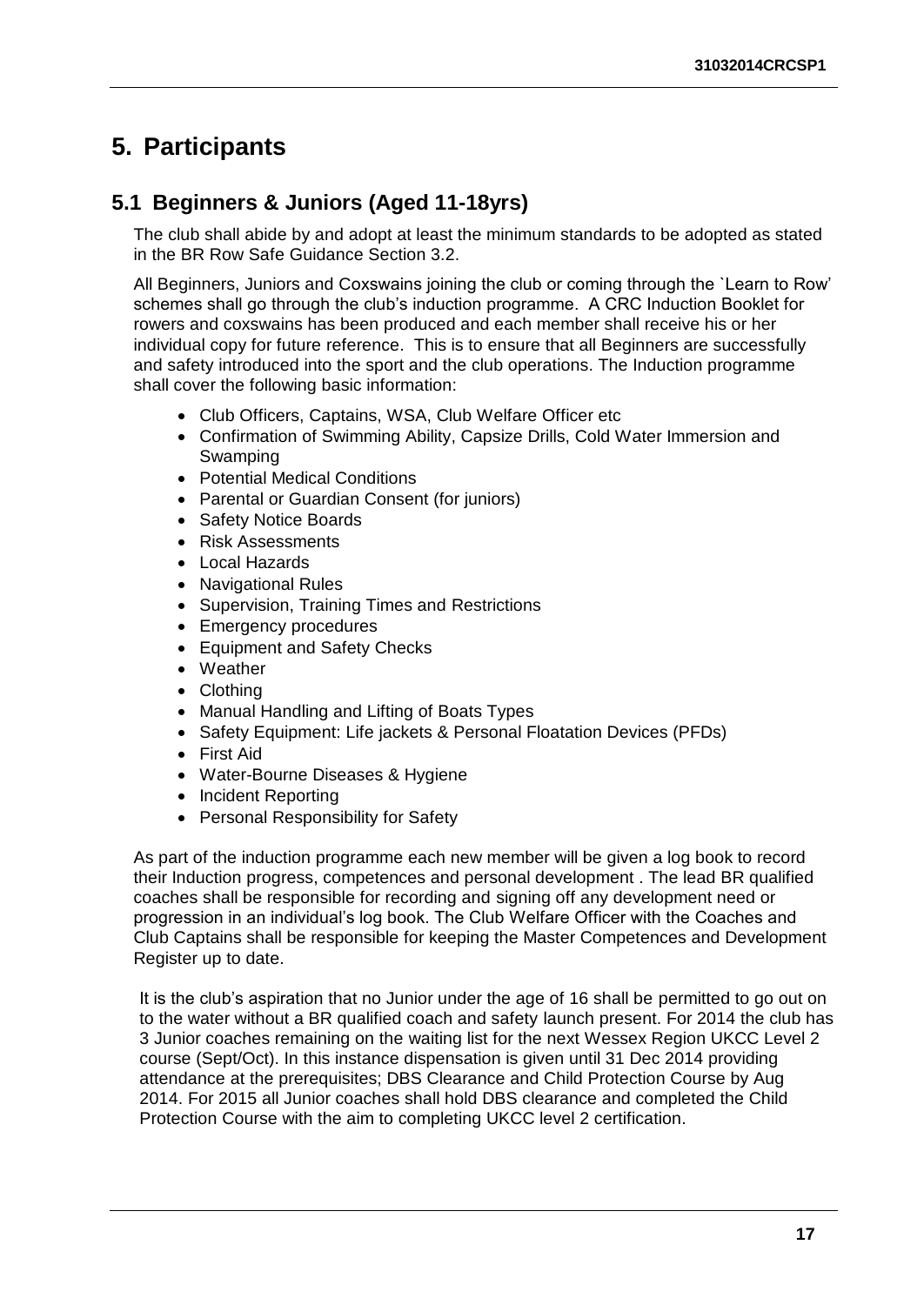#### <span id="page-22-0"></span>**5.2 Coaches**

All coaches and club volunteers for water activities shall adopt and adhere to the guidelines as stated in this Safety Plan. They shall read and understand the BR Row Safe guidance documentation and the BR Safeguarding & Protecting Children Policy document. In addition before any coach is permitted to organise a water training session they shall have attended the CRC Coaches Safety Awareness Sessions run by the CRC WSA.

All CRC coaches shall have applied for and hold the appropriate Disclosure and Barring Service (DBS) certificate. Details and application information can be obtained from the CRC Welfare Officer.

All coaches and ideally regular volunteers shall also hold an appropriate current First Aid certificate. As some activities should only be undertaken with a BR qualified coach all CRC coaches should seek to attain at least the BR Level 2 coaching qualification.

#### <span id="page-22-1"></span>**5.3 Coastal & Open Water Rowing**

The club whilst located on the lower River Stour is predominantly a Coastal and Open Water Rowing Club. The club has mix of river (only) boats and coastal boats. Only coastal boats shall be permitted `Out to Sea' This SP is written with both river rowing and coastal rowing in mind and it applies equally to both. It also abides by BR Row Safe Guidance detailed within Section 3.5.

#### <span id="page-22-2"></span>**5.4 Indoor Rowing**

The club has a number (8) of Indoor Rowing Machines and are currently the Concept 2 Model C. Care should be taken when using these machines especially if training on you own as Injuries are just as likely, if not more so, to occur when using the indoor rowing machines.

It is normally expected that new members will be taught the basic rowing technique on the indoor rower before venturing on to the water. Coaches shall ensure the correct technique competence is demonstrated and performed before any workouts or training sessions are undertaken.

Coaches shall ensure that all indoor rowing machines user shall understand and be able to adjust the machine's Drag Factor. The following settings are recommended for various groups;

- Beginner 90 100
- $\bullet$  J14/J15 110 120
- Women 115 125
- Men 125 135

All members are to ensure that the machines are kept in a good working order and shall be cleaned and covered with the covers provided at the end of their use.

#### <span id="page-22-3"></span>**5.5 Weight Training**

The club has a dedicated weight training room and areas with a selection of free weights, bars, dumbbells and benches. Extreme caution and particular attention on technique must always be taken when using these facilities as serious injury can occur. Weight securing collars must also be used on all bars.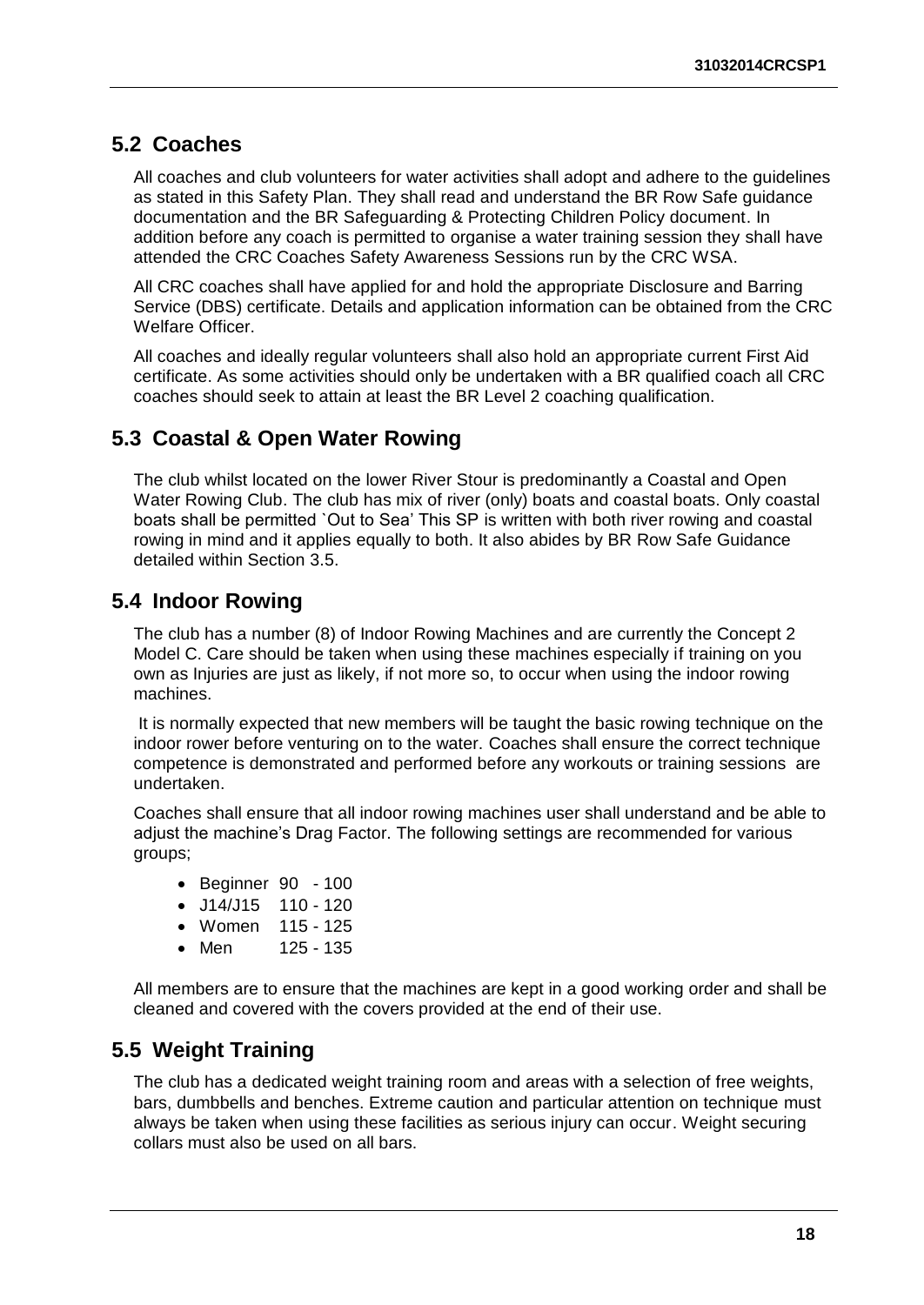#### **No one under the age of 16 shall be permitted to use any weights.**

Those members aged 16 to 18 shall only be allowed to use the weight training facilities under the direct supervision of a BR qualified coach or qualified weight training Instructor.

All members are advised that it is considered unsafe and not recommended that they use the weight training facilities on their own. Ideally there should be a minimum of 3 persons in attendance; 1training and 2 persons spotting /assisting.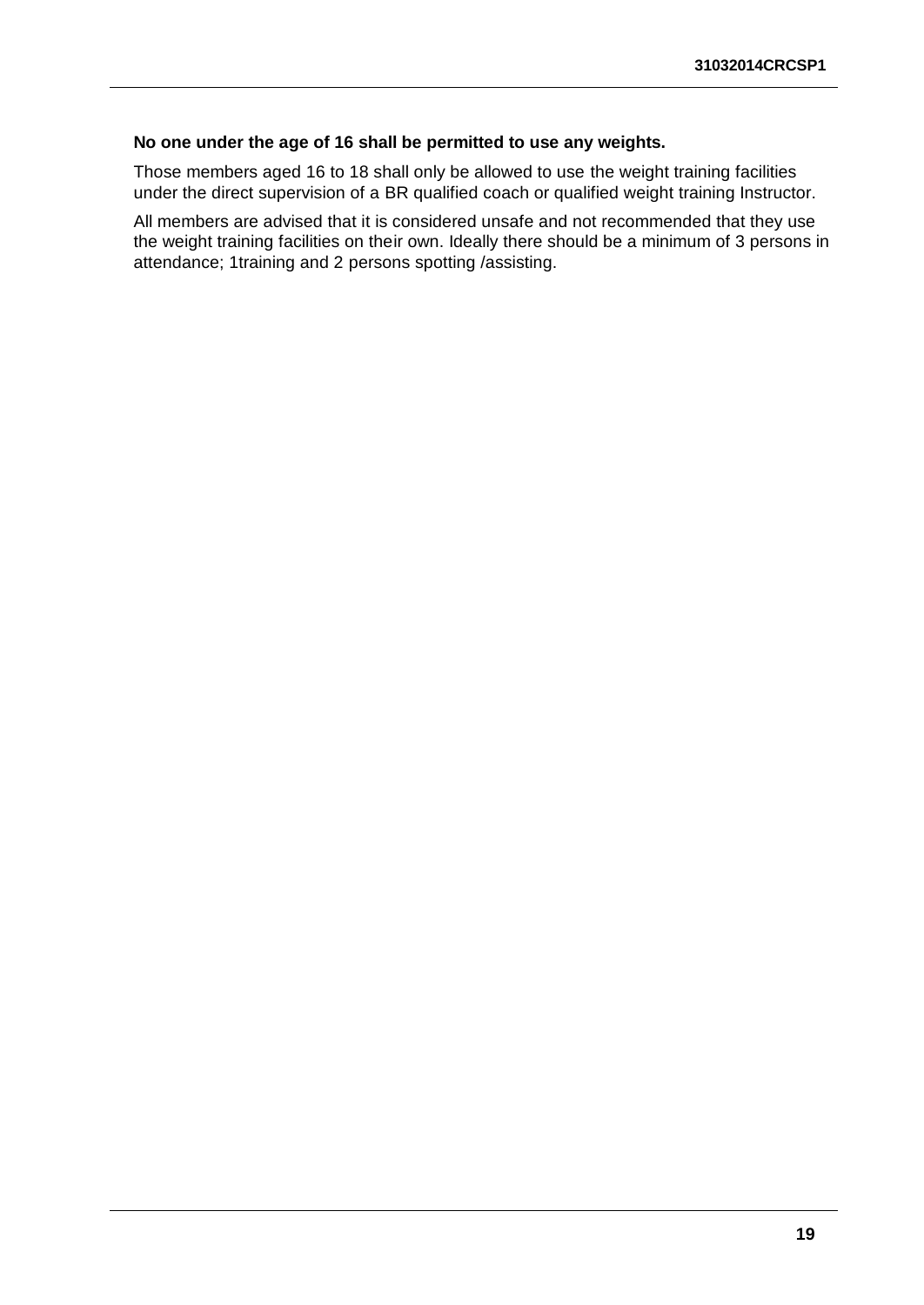## <span id="page-24-0"></span>**6. Monitoring**

### <span id="page-24-1"></span>**6.1 Incident Reporting**

All members shall be aware that in addition to complying with local authority rules and regulations regarding the use of local waterways the club is required to report any safety related incident to BR as the sport's governing body. This is to ensure that every effort is made to help improve your safety.

In accordance with the club bylaws each rowing member should also be registered as a BR member (if only for the third party insurance that it provides) All BR and members should register their on-line account and have access to the Incident Reporting Section on the BR web site.

Section 4.1 of the BR Row Safe Guidance provides the following examples of incidents that should be reported:

- **Capsize or falling out of a boat through:** inexperience, contact with another rowing boat or other object, equipment or boat failure
- **Collision through:** contact with a static or moving object, navigation issue, poor visibility or lighting
- **Swamping through:** rough water, collision with other rowing boat or object, wash
- $\bullet$
- **Health related:** manual handling, respiratory, hypothermia, heat stress, waterborne diseases
- **Equipment failure**
- **Land training due to:** weight training circuit training, indoor rowing

Members reporting an incident to BR shall use the following procedure:

#### **Procedure.**

- 1) Log on to the BR website. [www.britishrowing.org/](http://www.britishrowing.org/)
- 2) Open up British rowing .org
- 3) Scroll down to "Staying Safe and left hand click.
- 4) Go to "Incident Reporting", and Left hand click.
- 5) Log in Insert "User Name" & "Password".If not a BR registered member or do not have a BR account then go to "+ Add a Report".
- 6) Fill in Incident Report then left hand click "Continue"- finally Left Hand click "submit".
- Note: There is a simplified reporting procedure for simple capsizes.

Further advice or help can be obtained from the CRC WSA or see the Club Safety Notice Board for details.

#### <span id="page-24-2"></span>**6.2 Safety Auditing**

Safety Auditing is a means of actually checking what actually happens. In order for the club to meet its duty of care it has to audit its level of safe practise. The club completes the annual ARA Water Safety audit that has to be submitted to BR by  $31<sup>st</sup>$  Dec in each year. Failure to submit the audit will render the club ineligible to participate in BR rowing events and competitions until such time that the audit is received.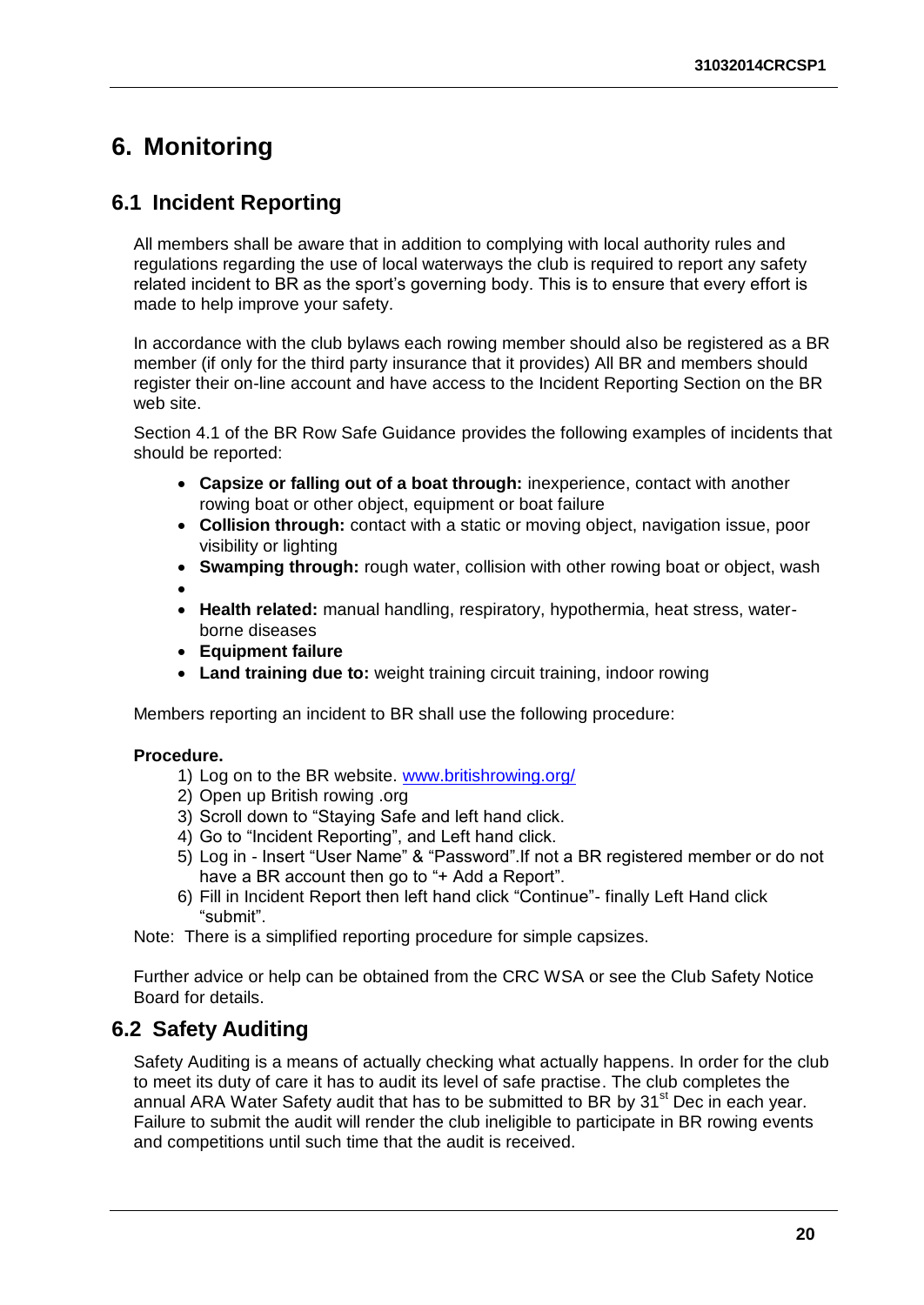The audit shall accurately reflect the club current safety position and shall include an audit on all competitions that the club organises such as; The Head of the Stour and Christchurch Regatta.

The Club Management Committee shall be responsible and act on any recommendation or non-compliance issues that have been identified as part of the audit process.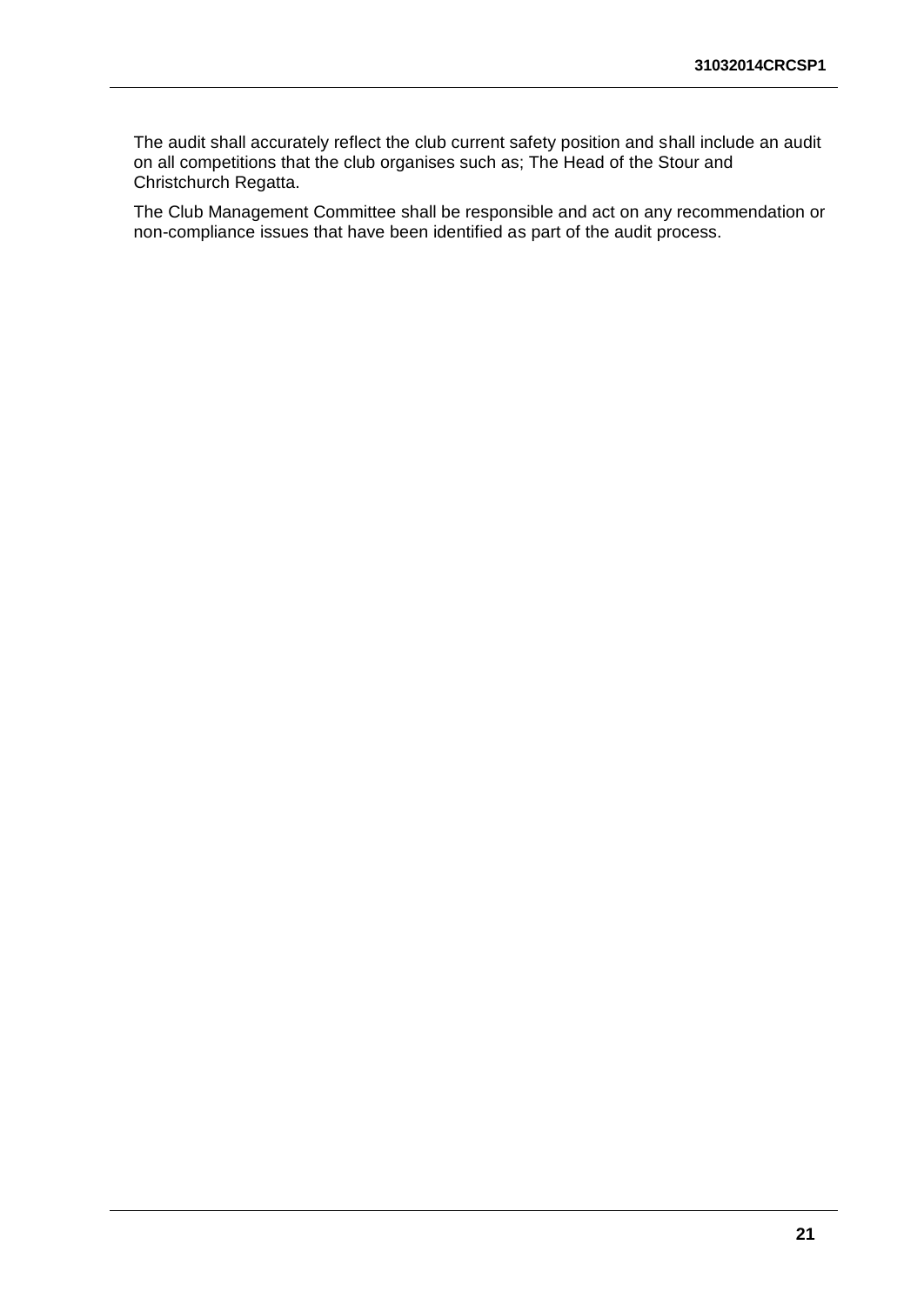### <span id="page-26-0"></span>**7. Health**

#### <span id="page-26-1"></span>**7.1 Sunburn, Heat Stroke & Exhaustion**

Rowing is an outdoor and water based sport and in the summer months sunburn, heat stroke and exhaustion from the direct sunlight and reflection off the water can be severe. Care should be taken to ensure that all club members take adequate precaution to protect themselves.

Members should ensure that they have an adequate supply of water to ensure that they take on fluids before, during and after training and the need for good water bottle hygiene. They should also be aware and recognise the signs of sunburn, heat stroke and exhaustion before it become a serious issue and the location of the nearest first aid support.

Suitable clothing, hats, t-shirts, sunglasses etc should be worn at all times and in accordance with club bylaws regarding training and racing.

#### <span id="page-26-2"></span>**7.2 Water-borne Infectious Diseases**

The water at Christchurch and were we might go to race or train is not always as clean as we would choose and certainly not suitable to be swallowed. The use of inland and coastal waters can never be risk free and although that risk is small it is essential that members are aware of the risk present. To reduce the risk of any infection, predominantly comes down to common sense and basic hygiene. All club members are advised to adopt the following standards:

- Never drink water from a river or lake
- If contaminated water has been swallowed refer to a doctor
- Only drink water from your own water bottle
- Always shower after contact with water
- Wash Hands thoroughly and shower if necessary before eating or drinking
- Do not throw your coxswain into the water
- Cover cuts and abrasions (including blisters) with waterproof dressings
- Wear suitable footwear when launching or retrieving a boat, particularly if it is necessary to wade into the water (such as a coastal launch) to protect the feet from abrasions
- Avoid immersion in or contact with water particularly if there is an algal scum or bloom
- Do not splash river or lake water onto your face or body to cool down (use you drinking water)
- Hose down all equipment after outings to remove any potential contamination
- Keep oar handles clean particularly is covered in blood
- Wash and thoroughly dry any contaminated clothing before use
- Maintain your immunisation regime

The following list of water-borne diseases most likely to be encountered listed below along with a short description are taken from Section 5.3 of the BR Row Safe Guidance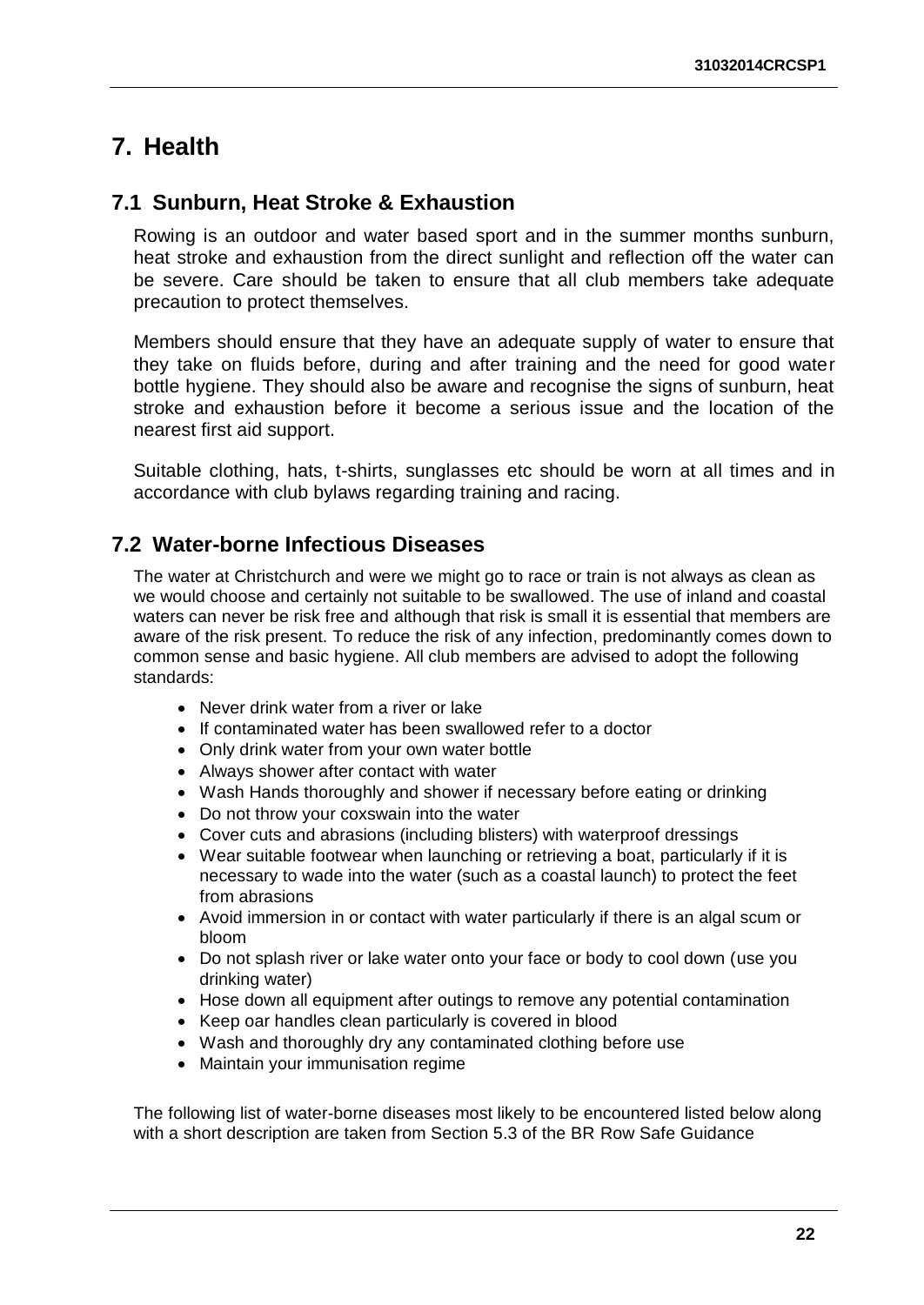#### <span id="page-27-0"></span>**7.2.1 Water-borne Diseases Most Likely to be Encountered.**

#### **Well's Disease – Leptospirosis**

The risk of contracting Well's disease from recreational waters is very small, however the serious nature of the disease is such that members must be aware of the dangers and take simple precautions to reduce the risk. Well's disease is an infection caught through contact with infected animal urine (mainly rodents, cattle and pigs) The infection can be pick up through cuts or abrasions or the lining of the nose, mouth, throat or eyes. If flu like symptoms develop after contact with the water (1-3 weeks) then a doctor should be consulted.

#### **Blue-Green Algae – Cyanobacteria**

Blue-Green Algae are commonly found in fresh and brackish water during mid to late summer. Algae blooms can form during extended periods of warm weather. The blooms may be flocculent or have a jelly or paint-like appearance and are normally blue-green in colour although red, brown and black forms can occur. Algal scums accumulate downwind on the surface of lakes and slow moving water. The national water sports centre in Nottingham has in the past suffered from Blue-Green Algae and straw bale placed in shallow water at the side of the lake is potentially a sign that blue-Green algae is or may have been present. Algae has proven fatal to dogs and sheep, in humans the algae can cause eye irritation, dermatitis, joint/muscle pain or more seriously gastroenteritis, pneumonia, liver damage and certain neurological conditions.

#### **Gastro-Intestinal Illness**

The use of inland water will never be risk free and water quality can vary substantially in a very short space of time. In general the health risks depend on the number and proximity of sewage effluent discharges. The water quality at Christchurch is generally good with few or very little discharges. Many organisms that cause gastro-intestinal illness (eg salmonella) can be found it water contaminated with sewage. Extra care should be taken when rowing on flood water and water known to contain sewage.

#### **Hepatitis A**

Hepatitis is caused by a virus present in faeces and is therefore another condition that may be contracted from water contaminated with sewage. The onset of hepatitis can be abrupt and symptoms include fever, jaundice and abdominal discomfort.